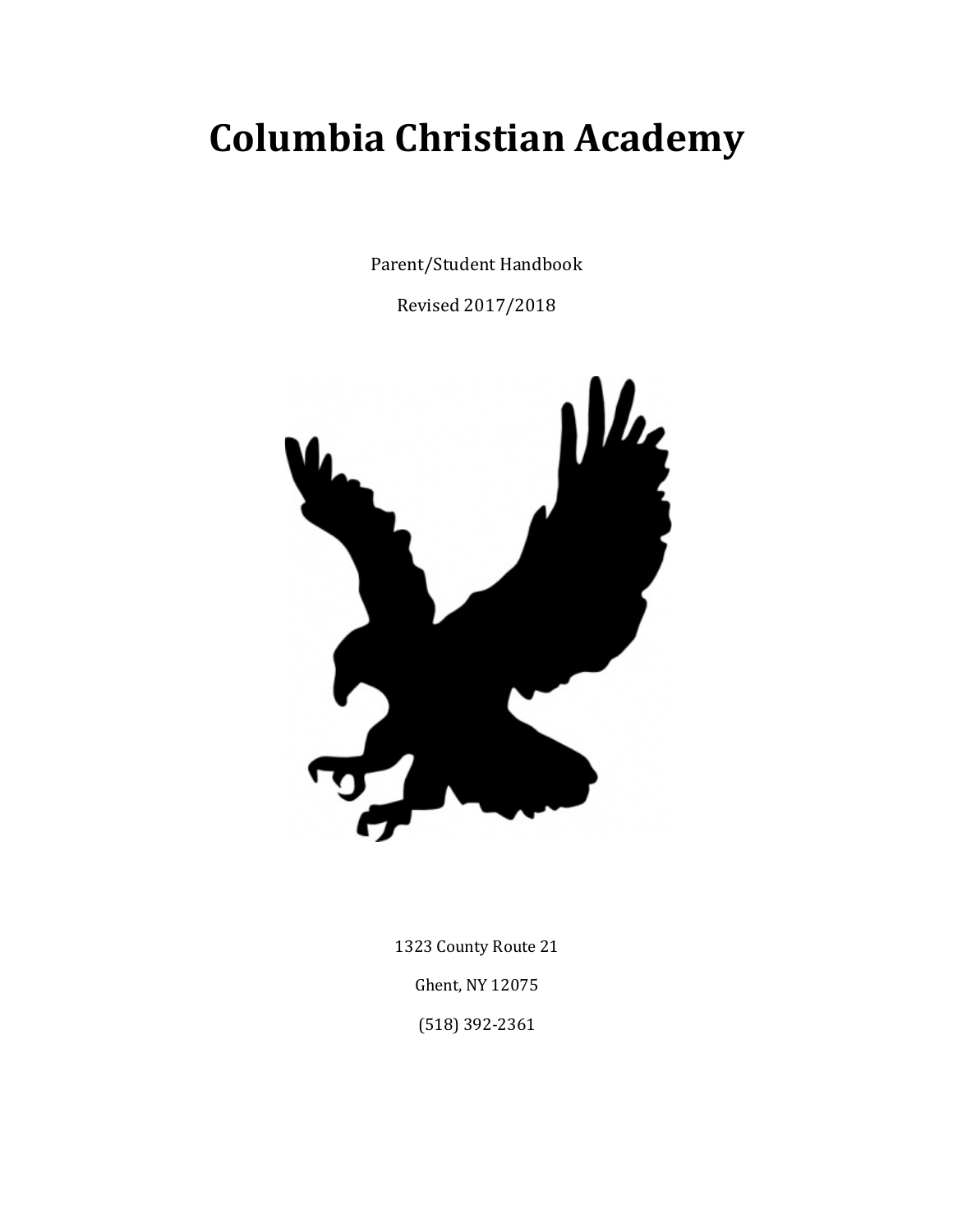# **Introduction**

Welcome to Columbia Christian Academy. It is an exciting privilege to be able to assist you in your spiritual, character, and academic development. This is an honor that is taken very seriously and prayerfully considered. It is our expectation that your time with us will be eternally profitable and will have a lasting impact upon the rest of your life. There will be times of frustration and tears, but there will also be many more times of laughter and joy. It is our hope and prayer that during your time with us you will come to know the Lord Jesus as your Personal Savior (if you have not already) and grow in the grace and the knowledge of our Lord Jesus Christ.

During your time with us at Columbia Christian Academy there will be many polices that will control the school's environment. It is the purpose of this handbook to express those policies so that you might be able to easily implement them.

The guidelines set forth in this handbook are not inclusive of all the policies and procedures guiding the school. The handbook is subject to change when deemed necessary by Columbia Christian Academy. The *Accelerated Christian Education Procedures Manual* is employed as the basis for our educational format.

Our goal is to provide you, the student, with an atmosphere that is conducive to your spiritual, academic, and physical growth. In order to do this we will saturate you with the Word of God. When this is accomplished it will become your responsibility to take advantage of it and grow in Christ.

"But grace, and in the knowledge of our Lord and Saviour Jesus Christ. To him be glory both now and forever. Amen."

2 Peter 3:18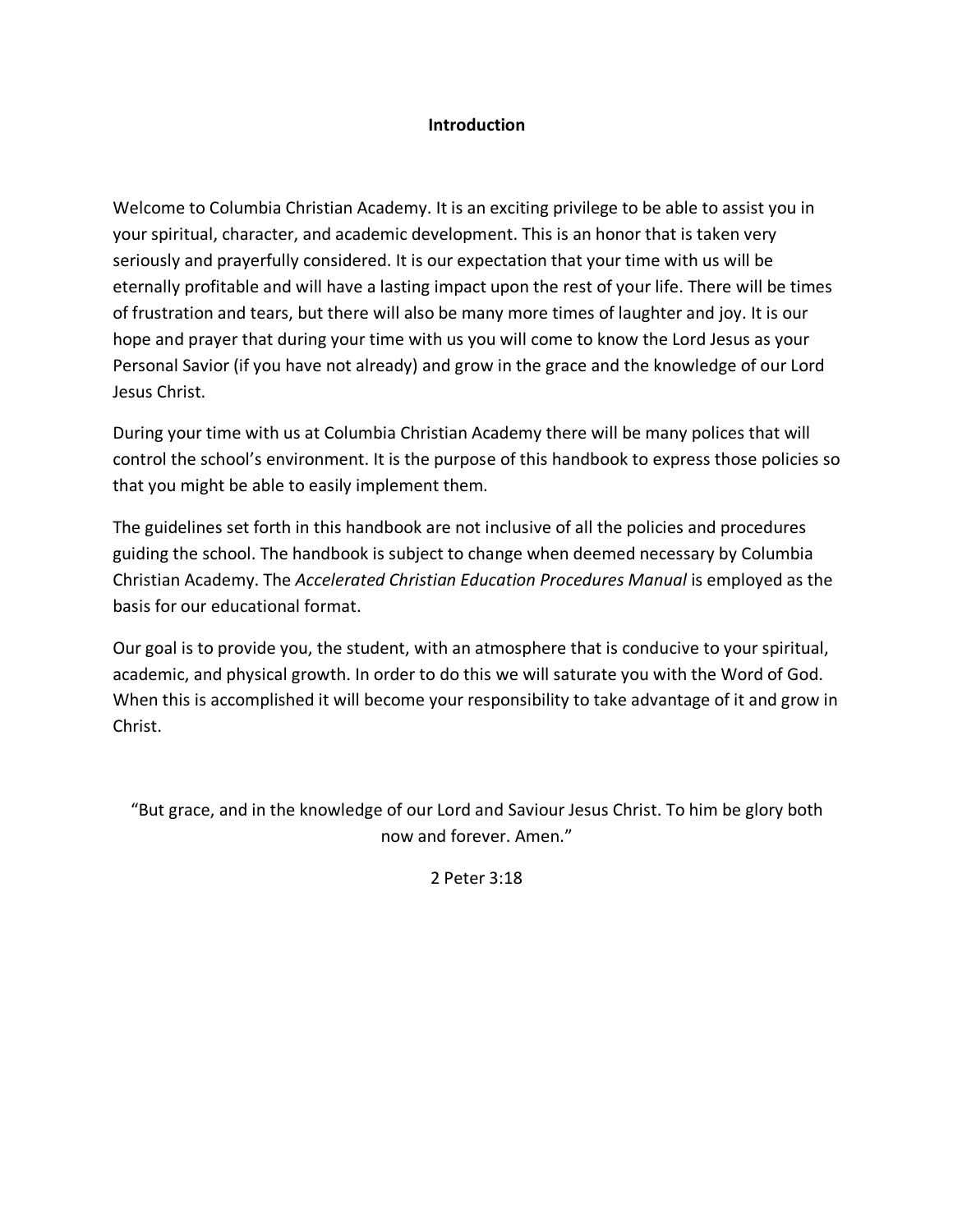# **General**

## MISSION STATEMENT:

The mission of Columbia Christian Academy is to lead the student into a deep, personal, and growing relationship with the Lord Jesus Christ. Everything else is secondary.

Columbia Christian Academy is an extension of Christian homes, and its function is to support and aid the parents in training of their sons and daughters for this present world and eternal life. Our school staff works closely with the parents to train the whole child as well as encouraging students to honor their parents.

The goal of this school is both to evangelistic and to aid in training of Christian youth of every ability in the highest principles of Christian leadership, individual responsibility, self-discipline, personal integrity, and citizenship. The school stands for the Gospel of Jesus Christ and the highest standards of morality.

# FAITH STATEMENT:

- 1. **We Believe** in God the Father, God the Son, God the Holy Spirit and that they are distinct personalities with distinct roles, but one God. And that One God is the Creator of the universe. (Genesis 1:1; Matthew 28:19; John 10:30).
- 2. **We Believe** the Bible is the divinely inspired Word of God in its entirety and that it does not contradict itself. It is our guide. (2 Timothy 3:15; 2 Peter 1:21).
- 3. **We Believe** Jesus Christ is the Messiah, the Savior, the Son of God (John 10:33), who was born of a virgin (Isaiah 7:14), lived a sinless life (Hebrews 4:15, 7:26), died on a cross (1 Corinthians 15:3; Ephesians 1:7; Hebrews 2:9), and was raised from the grave (John 11:25; 1 Corinthians 15:4). He will return as our victorious Lord (Acts 1:11; Revelation 19:11).
- 4. **We Believe** our salvation comes only through Jesus Christ and cannot be earned. It is a gift of God. (John 3:16-19, 5:24; Romans 3:23, 5:8-9; Ephesians 2:9-10; Titus 3:5).
- 5. **We Believe** faith in Jesus requires repentance, confession of that faith before witnesses, obedience to His Word. Baptism by immersion demonstrates our faith and obedience while it depicts our union with Christ in His death, burial and resurrection. (Acts 2:38).
- 6. **We Believe** man was created in the image of God and that He gives gifts to both men and women through the Holy Spirit for the benefit of the church's ministry. (Genesis 2:26-27; Ephesians 4:7-16; Colossians 1:18-20).
- 7. **We Believe** everyone who accepts Christ has the indwelling presence of the Holy Spirit who acts as a Comforter, Guide, and Advocate. (Romans 8:12-14).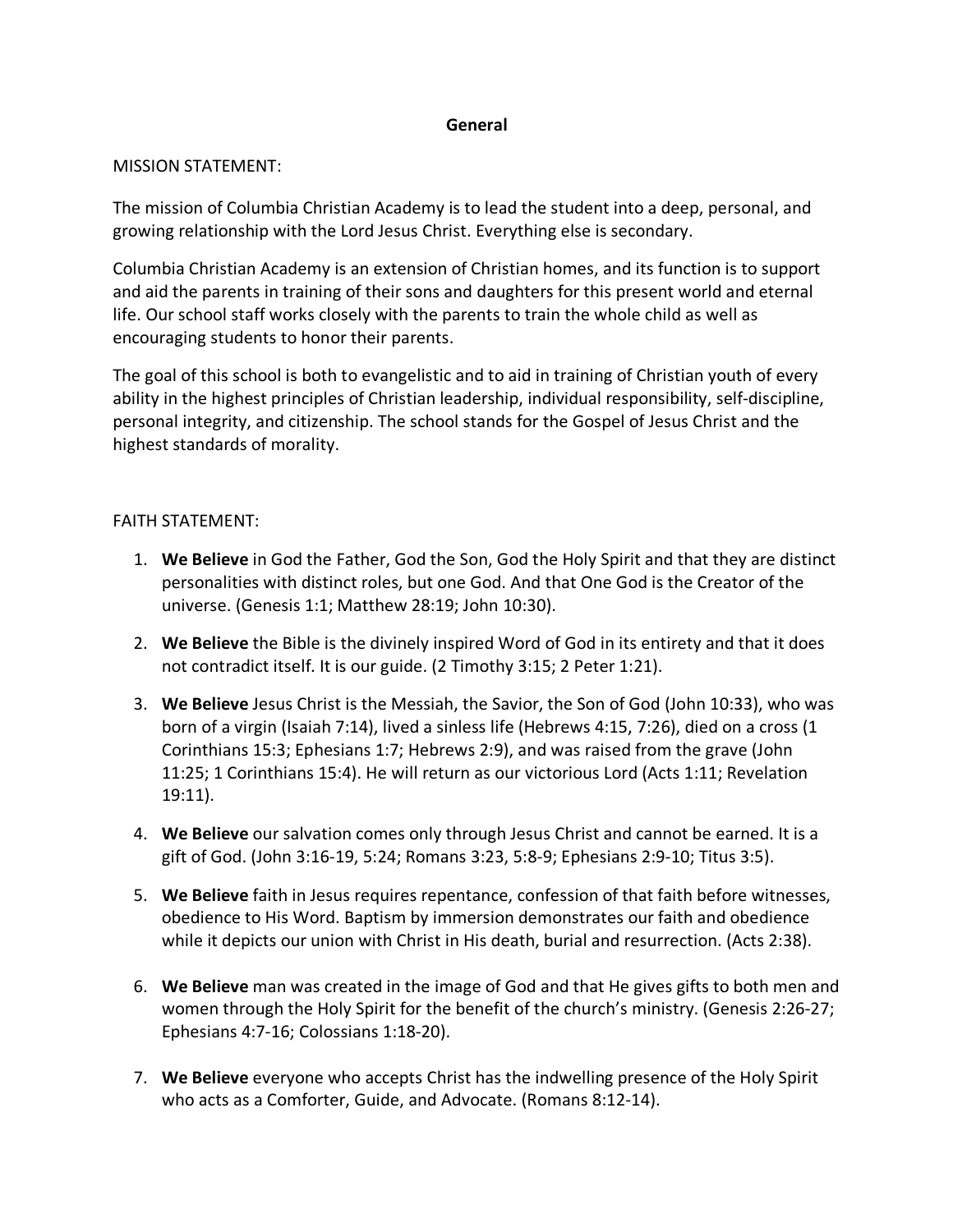# SCRIPTURE:

We hold to the King James Version as the proper and preserved English text of the Old and New Testaments.

# ADMISSIONS:

It is in the policy of the school to admit students regardless of color, race and ethnic or national origin. All students that are admitted according to the standards of the school will have the rights to participate in all eligible privileges, programs and activities made available to the student body. Children in faithful attendance at Bible Baptist Church will be given priority in admission.

# ADMISSION PROCEDURE:

The following are necessary elements of the admissions procedure and are listed in their typical order of occurrence. They are, however, not limited to this order of occurrence.

- 1. Parents contact/visit the school.
- 2. Read provided handbook segments.
- 3. Submit application.
- 4. Parents and student must interview with the administrator.
- 5. Diagnostic placement testing as needed.
- 6. Parents will be notified of acceptance or denial
- 7. Necessary forms must be filled out and submitted.

Students will be denied entrance to school until all forms have been properly completed and returned to school. Any days the students are absent due to forms not being filled out will count as unexcused absences.

## MEDICAL GUIDELINES:

No staff will be allowed to administer any medications for any reason, without written authorization from the parent. No student may keep any medication in his possession at school. The only exception to this is cough drops and, at staff discretion, inhalers and EPI Pens for bee stings. All medications MUST be kept with and administered by the principal or the supervisor. It is preferred that all prescription medicines be given before and after school. If this is not possible, then staff may or may not consent to giving these medications during school.

In the event the student needs medical attention, the supervisor will call the parent before calling the family doctor. If the parents cannot be contacted the staff will try to contact the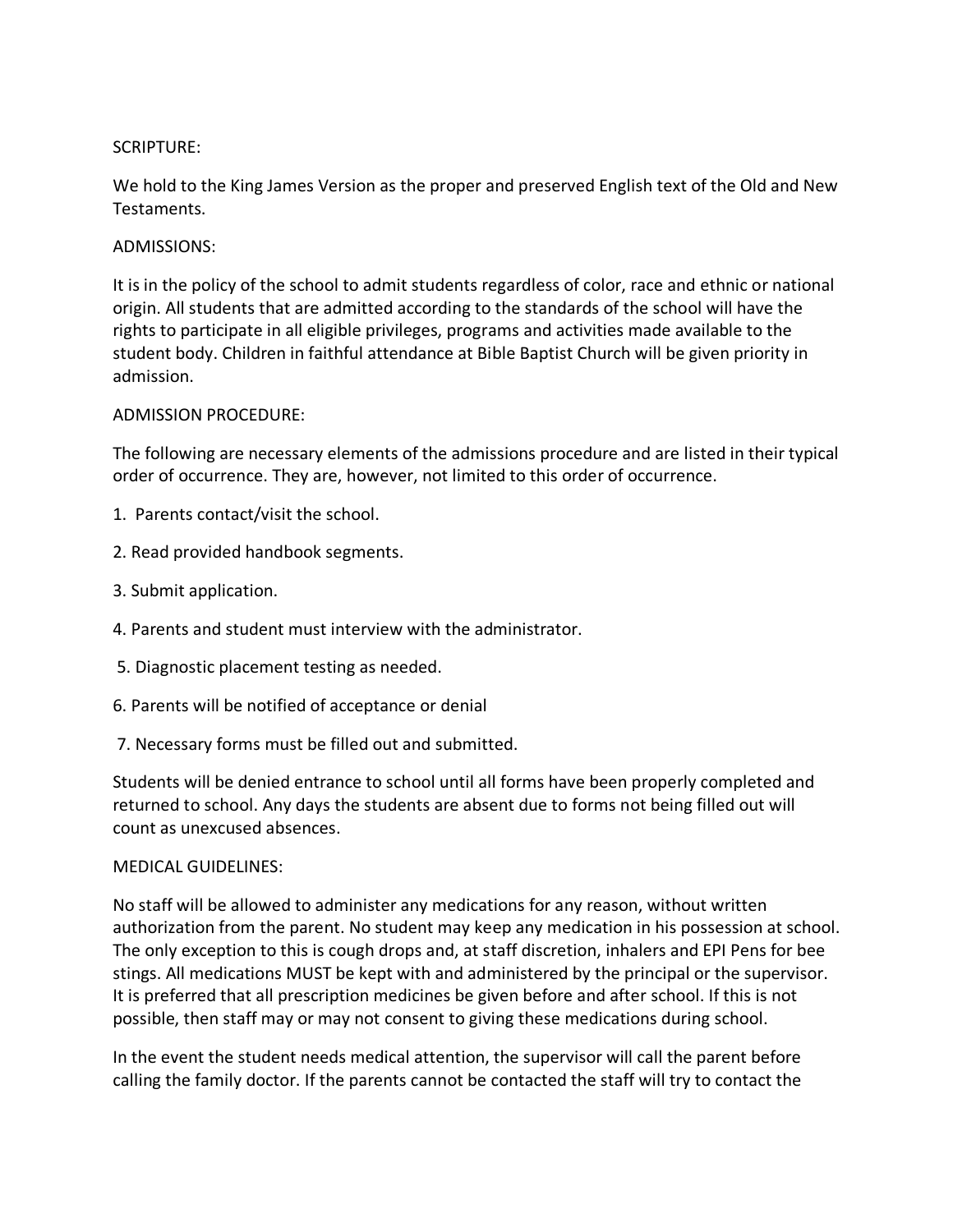person listed by the parent as the secondary contact. If they cannot be contacted the staff will make any emergency decisions necessary.

## PARENTAL INVOLVMENT:

Columbia Christian Academy desires and encourages parental involvement in the entire learning process. God placed the majority of the educational responsibility for children upon the shoulders of the parents, thus it is Columbia Christian Academy's desire to involve parents as much as possible while maintaining a professional Learning Center environment.

*Parental orientation is required for all parents and failure to attend will result in the withdrawal of your student from the school*. Parent Orientation is designed to help parents understand the Accelerated Christian Education program. Sufficient scheduling notice will be given. All parents are also required to participate in parent-teacher meetings and conferences that may be held periodically throughout the year.

Columbia Christian Academy provides many opportunities for involvement through volunteer assistance. Throughout the year there will be many classes (art, music, etc.), fund raisers, work days, etc., in which parents may become involved. Parents who are interested in volunteering some of their time to assist in some of the academic programs of the school will find plenty that they may help with. Any efforts of assistance offered will be greatly appreciated by staff and students alike.

## FINANCIAL RESPONSIBILITY:

Current tuition for Columbia Christian Academy is \$1300 per student for the first three students from any family/household. Additional students from the same family will have their tuition discounted 100%. All parents/guardians must sign a payment agreement at the beginning of the school year. Payments may be made in cash or by check made payable to Bible Baptist Church.

Columbia Christian Academy offers two modes of payment. The following payment options are available for all families:

1. A 10-month payment plan. Payment is due by the  $10<sup>th</sup>$  of each month beginning in September. Payments made past the 10<sup>th</sup>

of the month are subject to a \$5.00 late payment fee per tuition block, unless proper arrangements have been made with the Columbia Christian Academy Administrator.

2. An upfront payment of the full tuition of \$1300 per student will be accepted by September 10<sup>th</sup>.

In case of early withdraw of a student no tuition will be refunded.

If full tuition for the year was made by September  $10<sup>th</sup>$ , but the child leaves in good standing then a pro-rated portion of the tuition will be refunded.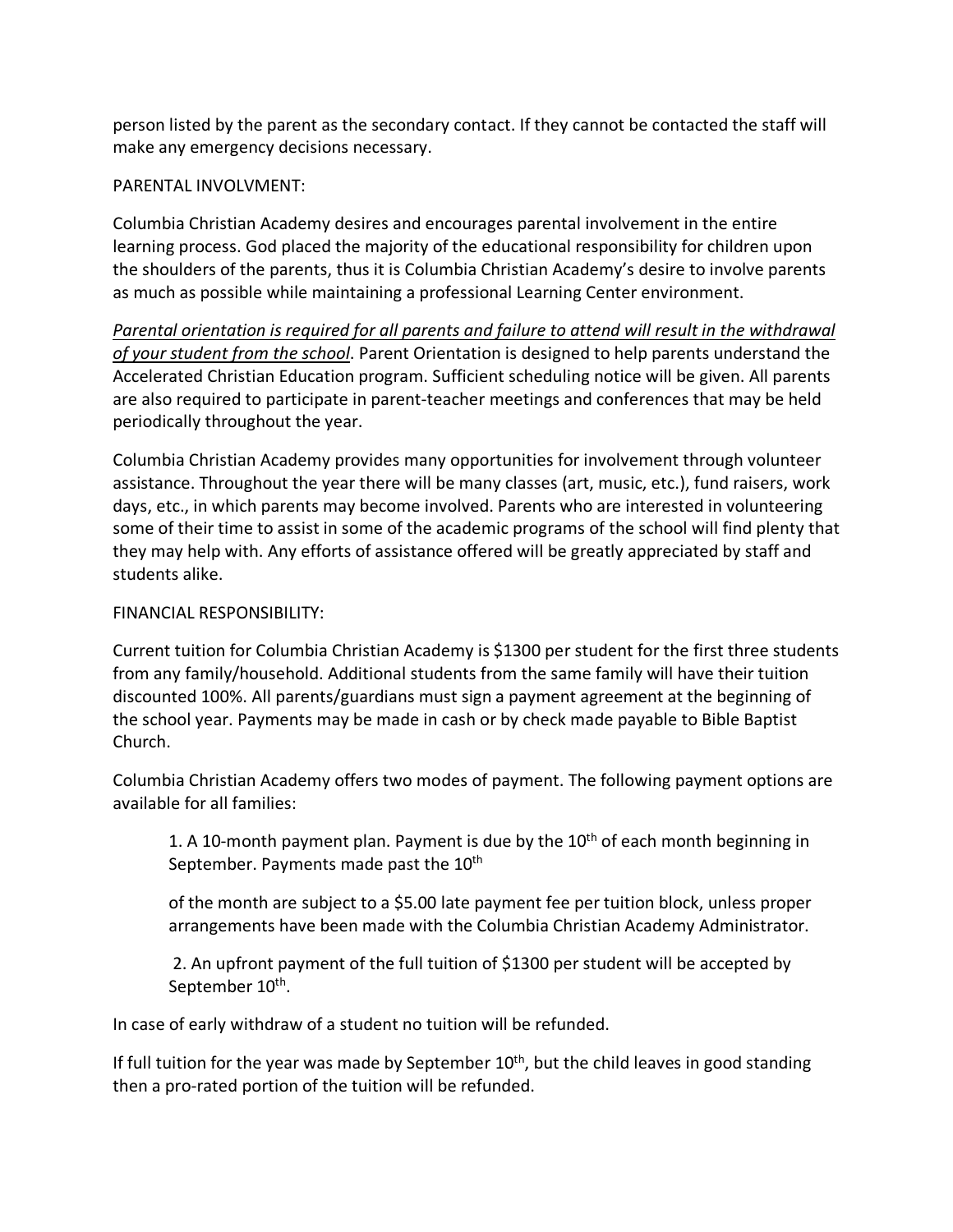Students enrolling in Columbia Christian Academy, after the start of the academic year, will be charged according to the following scale.

1. Full month's tuition charged if enrolled between the  $1<sup>st</sup>$  and  $10<sup>th</sup>$  of the month.

2. Two-thirds of the month's tuition charged if enrolled between the  $11<sup>th</sup>$  and  $20<sup>th</sup>$  of the month.

3. One-third of the month's tuition charged if enrolled between the 21st and 31st of the month.

4. Tuition for the month of June will be full month's tuition.

# VISITORS:

Columbia Christian Academy maintains a closed campus policy. All visitors must ring the buzzer at the front entrance of the school to gain entrance into the school. To minimize distractions and maintain the proper atmosphere, parents and visitors will need to remain in an established waiting area and not in the Learning Center. *Visitors or parents who will be staying at the school building for any lengthy period must maintain clothing and conduct standards of the school.* 

# CHANGE OF ADDRESS:

It is imperative that all contact information be kept up to date at all times. A change of address or contact information must be communicated to the school immediately.

# **STUDENT** BEHAVIOR/STANDARD OF CONDUCT

Columbia Christian Academy holds that the Bible is the infallible, divine Word of God and that salvation by faith in Christ is the initial step in the Christian life. There is adequate Biblical basis for the idea of spiritual growth into the image of Christ (Romans 8:29), which is the work of the Holy Spirit (II Corinthians 3:18). This growth begins at the initial moment of saving faith and continues throughout life. The Holy Spirit makes the Christian conscious of the Biblical demands for a holy life which fulfills both God's moral law and high law of love (Matthew 22:37-39; Romans 13:8-10; Galatians 5:14). The result is a life consecrated unto God and separated from worldly activities.

A sense of the need for spiritual growth in our students has led Columbia Christian Academy to adopt the following standards which are based upon biblical principles ad are conducive to the spiritual growth and development of young people. Students are expected to abide by the following standards throughout their enrollment, whether at home, school, or elsewhere and regardless of whether or not school is in session.

- 1. Maintain Christian standards in courtesy, kindness, honesty, morality, dress, and entertainment.
- 2. Avoid participation in worldly activities such as swearing or indecent language; inappropriate online or social media content; body piercing or tattoos; smoking in any form, including e-cigarettes and vaporizers; possession or use of alcoholic beverage,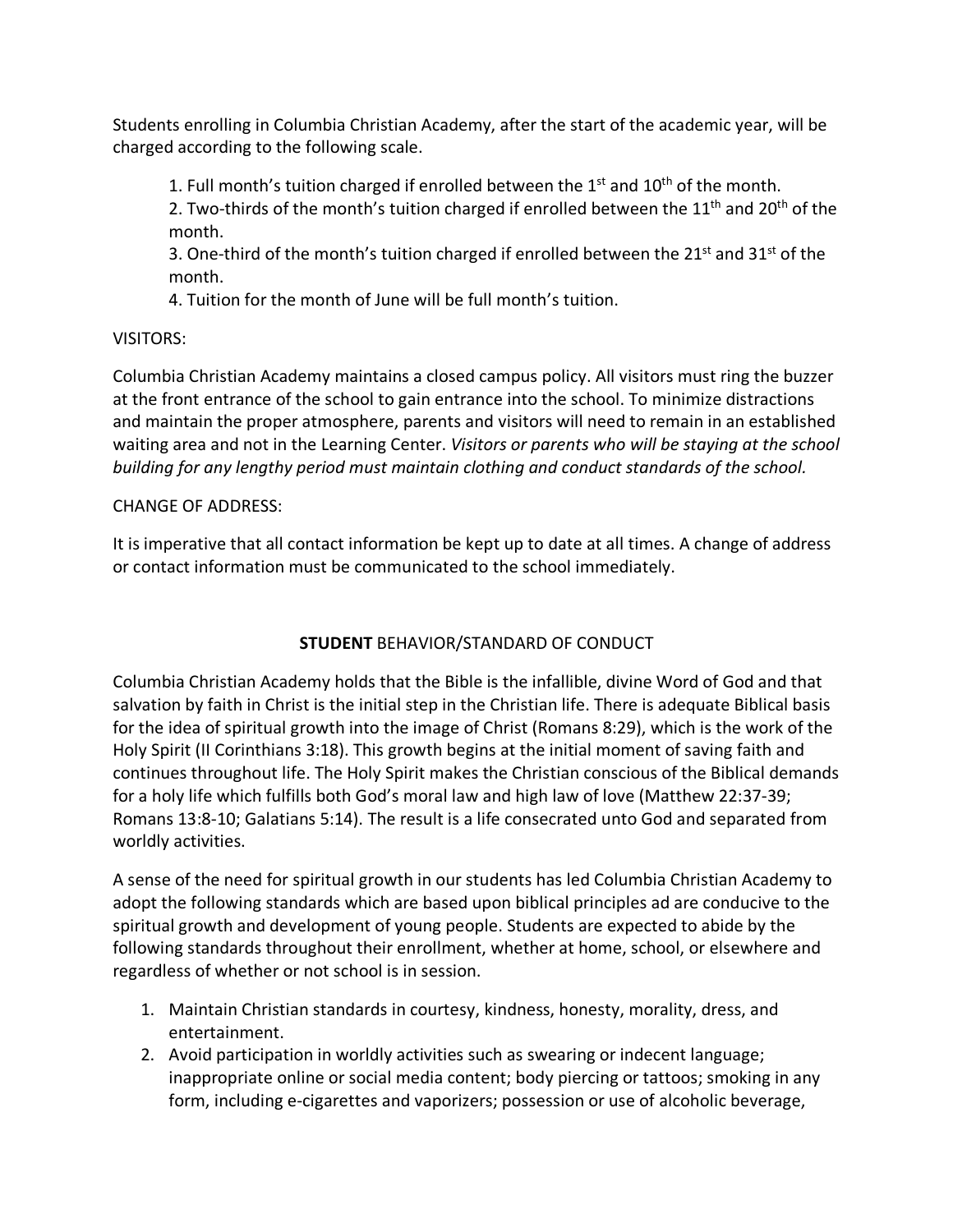drugs, tobacco, or related products; involvement in the occult; gambling; stealing; dancing; pornography; premarital sex; promoting or participating in homosexual or transgender lifestyles or other lifestyles contrary to Scripture; involvement in rock-style music, rap music, or so-called "Christian rock/rap" music.

3. Refrain from harassment, fighting, violence, or threats of any kind regardless of provocation; public disruptions or exhibitionism in any form; promoting division or a divisive spirit through symbols, pictures, writings, flags, banners, slogans, gang related items, or any divisive activism.

Students found to be out of compliance or harmony with Columbia Christian Academy's Standards of Conduct will be subject to administrative withdrawal. Any student who has been arrested by public law enforcement authorities will be suspended until such a time as that student is adjudicates either guilty or not guilty. Any student who is adjudicated guilty will be transferred out of Columbia Christian Academy.

Columbia Christian Academy has open enrollment and therefore some of our students may not be Christians; however, our desire is to see all our students become Christians. Whether or not a student has made a personal decision to be a Christian, each student will be expected to abide by these Standards of Conduct and maintain Christian standards. Attendance at Columbia Christian Academy is a privilege, not a right.

## SIX-INCH RULE:

All students should keep their hands off other students*. No horseplay or wrestling, even in play or fun will be allowed on school grounds*. No romantic contact between boys and girls will be tolerated. Violation of the six-inch rule will earn one demerit up to dismissal according to the nature of the offense.

## OFF LIMITS AREAS:

- Other student's offices
- Supervisor's desk, files, etc.
- Learning Center when staff is not in attendance
- Vehicles in the parking area

Closed campus policy: students may not leave the school grounds during school hours without permission.

# MUSIC:

Only Principal approved music will be allowed on school grounds. Students should not bring in their own music without having received previous permission from the Supervisor. Instruments are to be played only during supervised times. Students who bring unapproved music (including music in apps on smart phones or any electronic devices- such as Pandora, I-tunes, etc.) into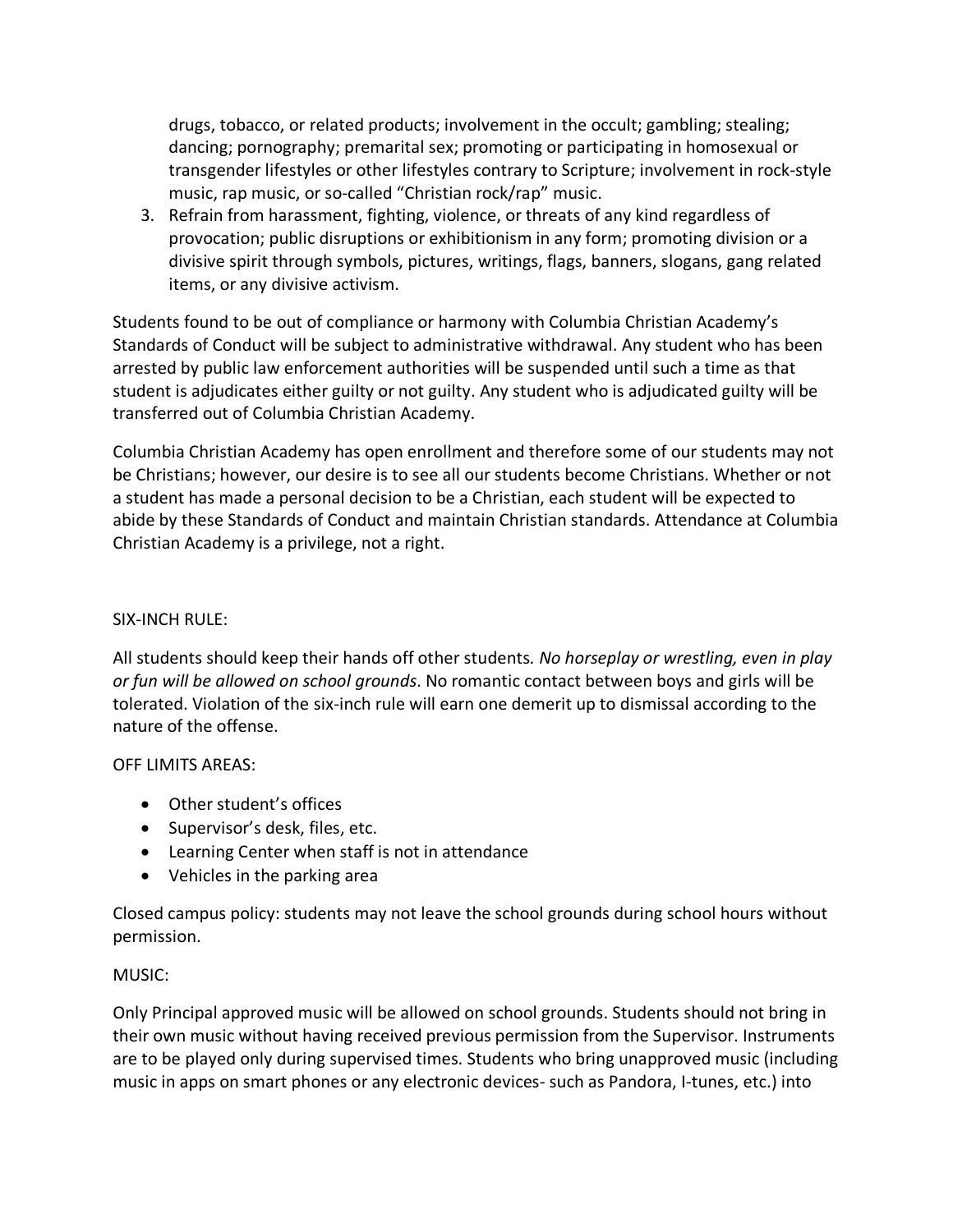the school will have the music or the device confiscated by the staff. The student will not be allowed to take possession of the materials again until the parents have been notified.

# BOOKS/MAGAZINES:

All books and magazines must be approved in writing by parents and the Principal upon students' arrival at school each day.

# PROPERTY:

Marked on, defaced, or broken property is to be replaced at the student's expense. Weapons of any kind [including but not limited to guns, matches, lighters, knives of any kind (with the exception of plastic butter knives for lunch meals), box cutters, or razors etc.] are strictly prohibited and will subject student to immediate dismissal. Radios, student's tapes, CDs, DVDs or videos, unapproved magazines or books are not permitted to be on the student's possession while on church/school grounds. Possession of any of these items will lead to disciplinary action. The staff of Columbia Christian Academy reserves the right to search on school grounds all personal property belonging to students and confiscate into their possession any materials that do not meet the standards of the school. Staff will not let student take possession of the materials until the parents have been notified and meet with the Principal.

Columbia Christian Academy recognizes that most children have a favorite character they enjoy watching on television or movies, reading about, or listening to over the radio. However, not all these characters are in conjunction with the goals and aims of the school. They may be associated with behaviors that are contrary to what is taught at the school or what is expected from the students themselves. Characters that promote evil, the occult or magic, or practices that are not permitted at Columbia Christian Academy (music, smoking, alcohol, lewd behavior, etc.) are not acceptable. Please use discretion in choosing such items. Columbia Christian Academy reserves the right to refuse any decals or pictures at its discretion.

# STUDENT VEHICLES:

Students with a license may park their vehicles (car or motorcycle) in the parking lot. Students will be required to submit a copy of their license, proof of insurance, and proof of registration in order for vehicle to remain parked on school grounds during school hours.

## CELL PHONE USE:

General policy: students are not permitted to use a cell phone in the school building before or during school time, unless permission has been granted by their Learning Center Supervisor. After school, students should not use cell phones until dismissal. This includes ancillary devises connected to a cell phone such as smart watches, glasses, etc.

Any use of a cell phone during school hours by students will result in disciplinary action. All cell phones brought into the school must be giving to the student's supervisor. If a student brings a cell phone to class or the phone rings while in the office, the teacher will initiate disciplinary steps. Students violate our cell phone policy may be prohibited from bringing cell phones to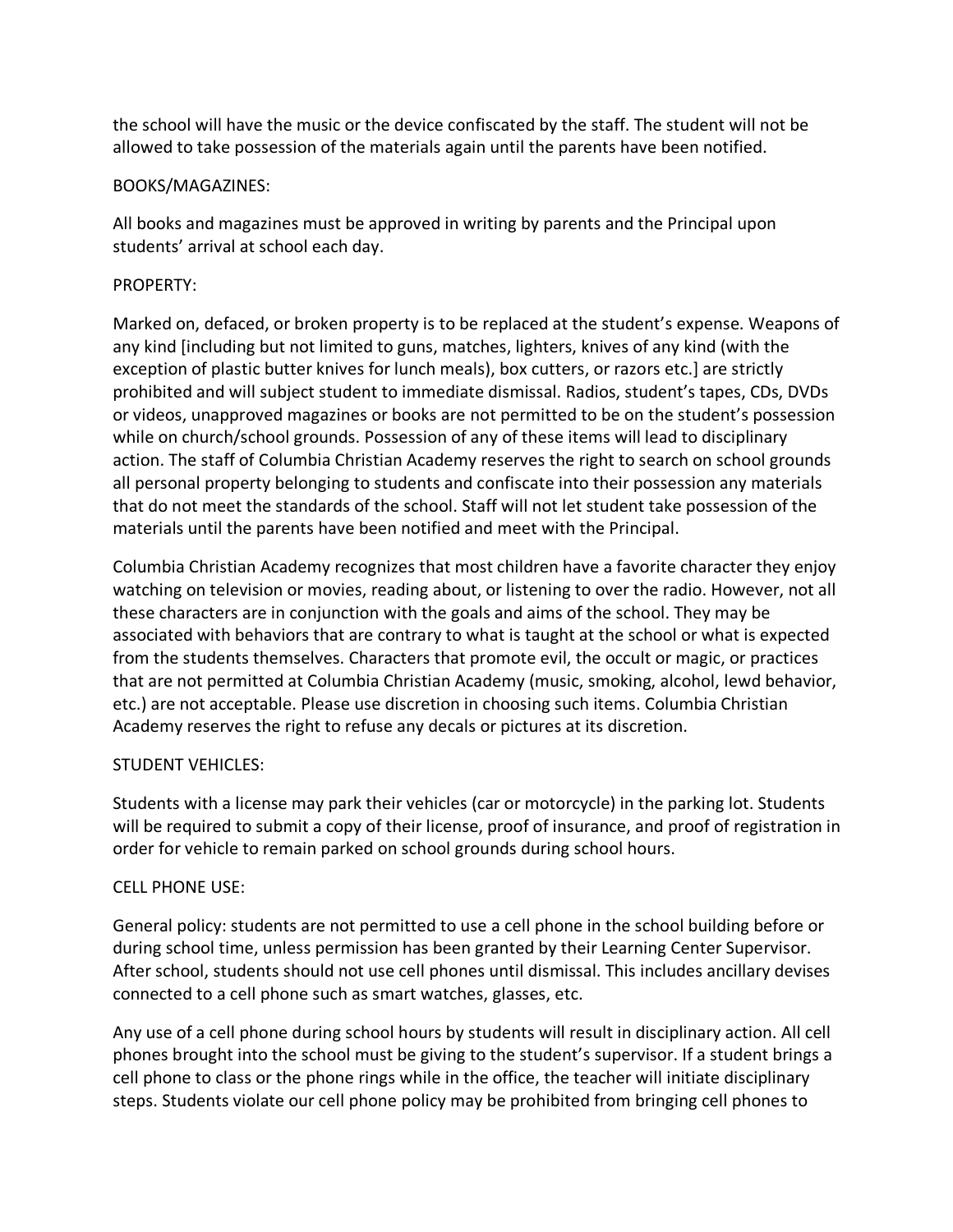school. If the student is prohibited from bringing a cell phone or caught carrying a cell phone during school hours, the phone will be taken from the student and be returned only to the parents or legal guardians of the student. Note: "Forgetting" to turn off the cell phone is not an excuse.

Because modern cell phones may also function as data storage devices, student cell phones brought to school are subject to inspection and review by school staff pursuant to the ministry's normal search and seizure policy and administrative discretion. Any contraband content or content deemed to be inappropriate in the sole discretion of the administration might be grounds for further discipline.

Parents who need to contact their children during the school day for emergency purposes should use the school's normal emergency contact process and call the main school phone number. School staff will assist parents in communicating with their child in appropriate emergency situations.

Parents should not consider their child's cell phone as a means of contacting their child for any reason during the day.

Note: These guidelines were formulated after careful review of school cell phone policies across the state and nation.

# **INCENTIVE PROGRAMS**

Depending upon their due diligence and character, students may fulfill the requirements for reaching certain levels of privilege.

These privileges and their requirements are:

## **Level 'A' Responsibilities include:**

- 1. Student meets posted academic requirements
- 2. Maintain academic balance.
- 3. Accumulate no more that a 20-minute detention during the previous week.
- 4. Memorize previous month's Scripture passage**.**

## **Level 'A' Privileges include:**

1. Fifteen-minute morning break

2. May read approved literature or listen to inspirational music in your student office after all goals are completed.

3. May engage in approved extracurricular activities in student office or break area. (Crossword puzzles, games, computer, etc.)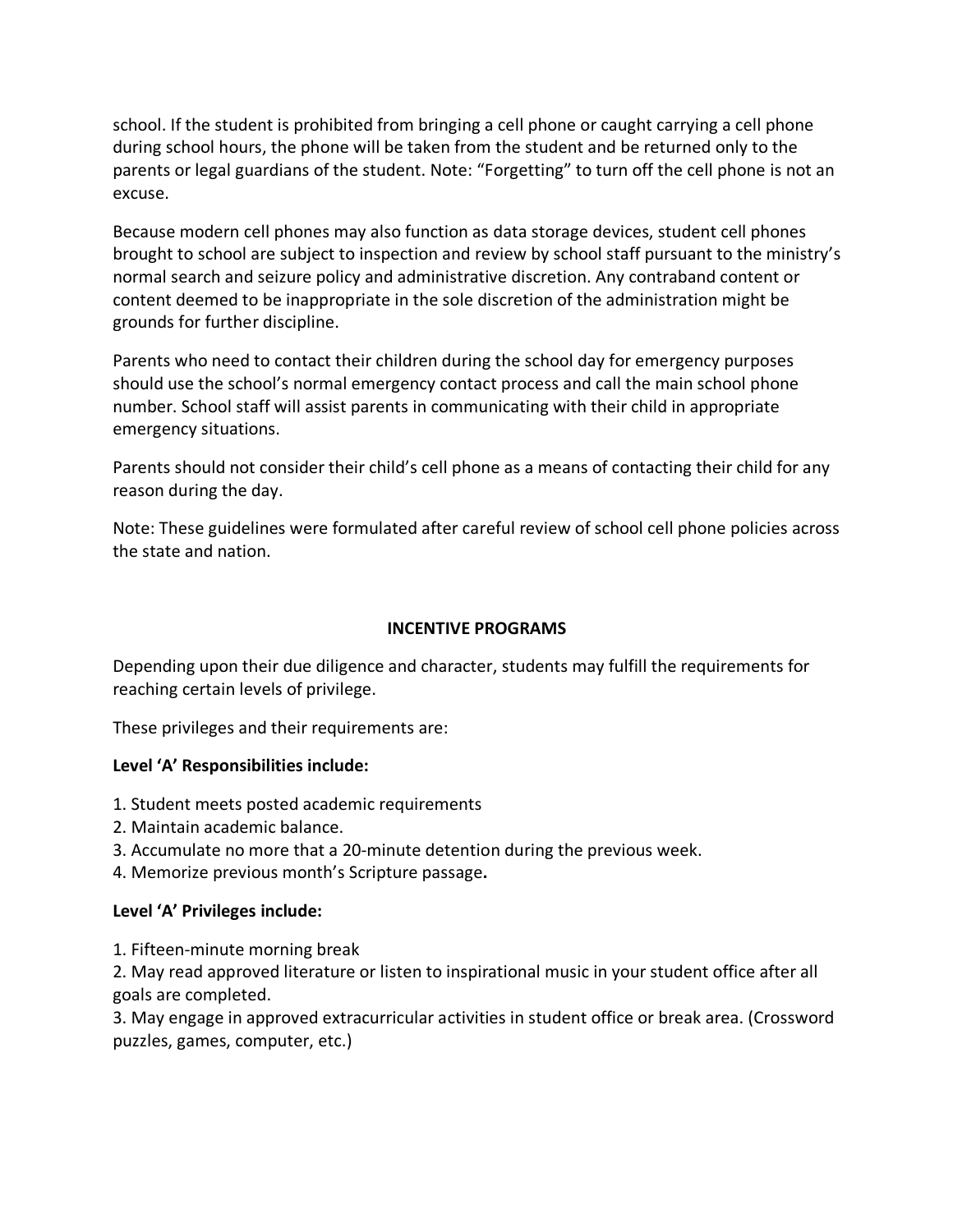# **Level 'C' Responsibilities include:**

- 1. Complete 2  $\frac{1}{2}$  PACEs a week
- 2. Maintain academic balance
- 3. Accumulate no detention the preceding week.
- 4. Memorize previous month's Bible selection.
- 5. Present a monthly five-minute oral report on an interest area or project.

# **Level 'C' Privileges include:**

1. Twenty-Five-minute morning breaks.

2. May read approved literature or listen to approved music in break area or your student office.

3. May engage in approve extracurricular activities in your office or other assignments outside the Learning Center.

- 4. May be out of seat in Learning Center without permission.
- 5. May serve on approved projects (errands, office, and student tutor)

# **Level 'E' Responsibilities include:**

- 1. Complete 3 PACEs a week
- 2. Maintain academic balance
- 3. Accumulate no detention the preceding week.
- 4. Memorize previous month's Bible selection.

5. Read and report on a literature book or a book selected from a prepared list. (May substitute a five-minute oral report on an interest area or project.) The report qualifies for a four-week period.

6. Be available for participation in activities (chapel/assembly and guest tours)

7. May be engaged in church-related service (visiting widows/widowers/shut-ins, bus ministry, evangelism, etc.)

## **Level 'E' Privileges include:**

1. - 5. Same a 'C' privileges, plus 6 and 7 below.

6. May leave office and Learning Center for approved projects when not committed to other responsibilities or functions.

7. May attend approved off-campus functions of a spiritual or educational nature (Bible conference, etc.)

\*Academic balance means to have at least one PACE star in each major subject every three weeks.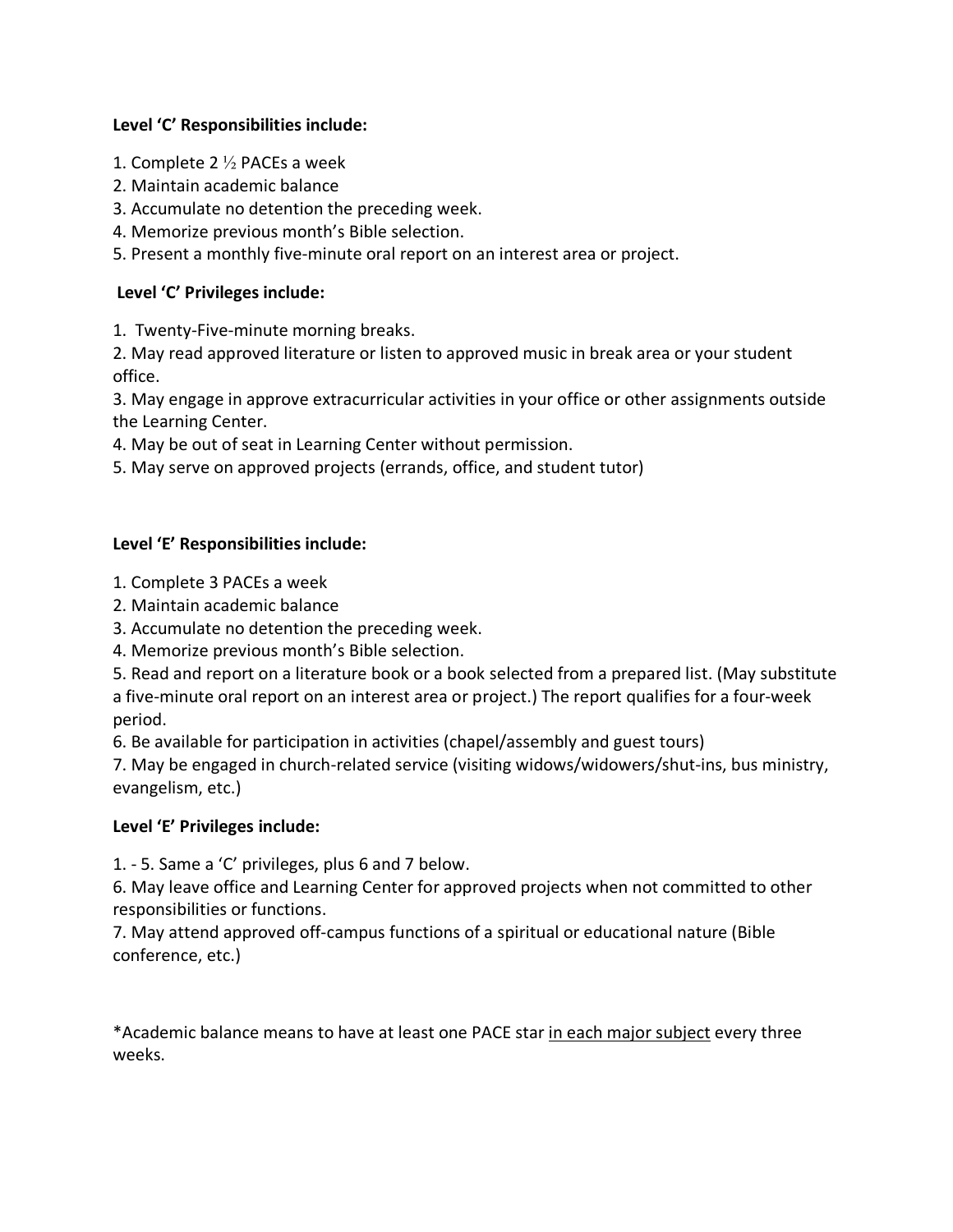In order to receive the privileges, the student assumes the responsibility. When he or she has achieved the requirements, he or she must then request and fill out a privilege slip and turn it in to the supervisor no later than five minutes before Thursday afternoon dismissal. The level of privilege will be awarded Monday morning during opening exercises.

#### MERITS:

Columbia Christian Academy also has an incentive program that is the antithesis of the demerit system-the merit system. The substance of this system is paper merits (similar to play money) that the students are awarded for their achievements, Christian services, or any number of positive behaviors. These merits may be spent at the merit table for fun prizes at the end of each month. Merits may not be spent by anyone other than the student they are issued to. AT times students may be required to use their merits to purchase supplies that they are lacking. Shopping at the merit table is a privilege and not a right. As such it may not be demanded or may be revoked at the discretion of the staff.

#### **Merit Opportunities**

| Successfully passing a PACE test                       | 20 merits                   |
|--------------------------------------------------------|-----------------------------|
| Receiving a 100% on a PACE test                        | 50 merits                   |
| Completing daily goals during school hours             |                             |
| Green Dot                                              | 10 merits                   |
| Receiving a privilege (A-C privilege)                  | 20-50 merits Saying monthly |
| Scripture passage before due month                     |                             |
| $1st$ week of the month                                | 500 merits                  |
| 2 <sup>nd</sup> week of the month                      | 200 merits                  |
| 3rd week of the month                                  | 100 merits                  |
| 4 <sup>th</sup> week of the month                      | 50 merits                   |
| A parent quotes monthly memory passage (to supervisor) | 1000 merits                 |
| Quoting previous months' passages (consecutively)      | 100 merits each             |

## **This list is not all-inclusive**

## **\* Merit values may differ depending on Learning Center**

#### RECESS

Throughout the day students will be provided with opportunities to enjoy recess with their classmates. This will usually occur two times a day (not including lunch break). Students will be allowed to play with each other outside as the weather permits or indoors during inclement weather. Students may not be allowed to take a recess if they have not completed an expected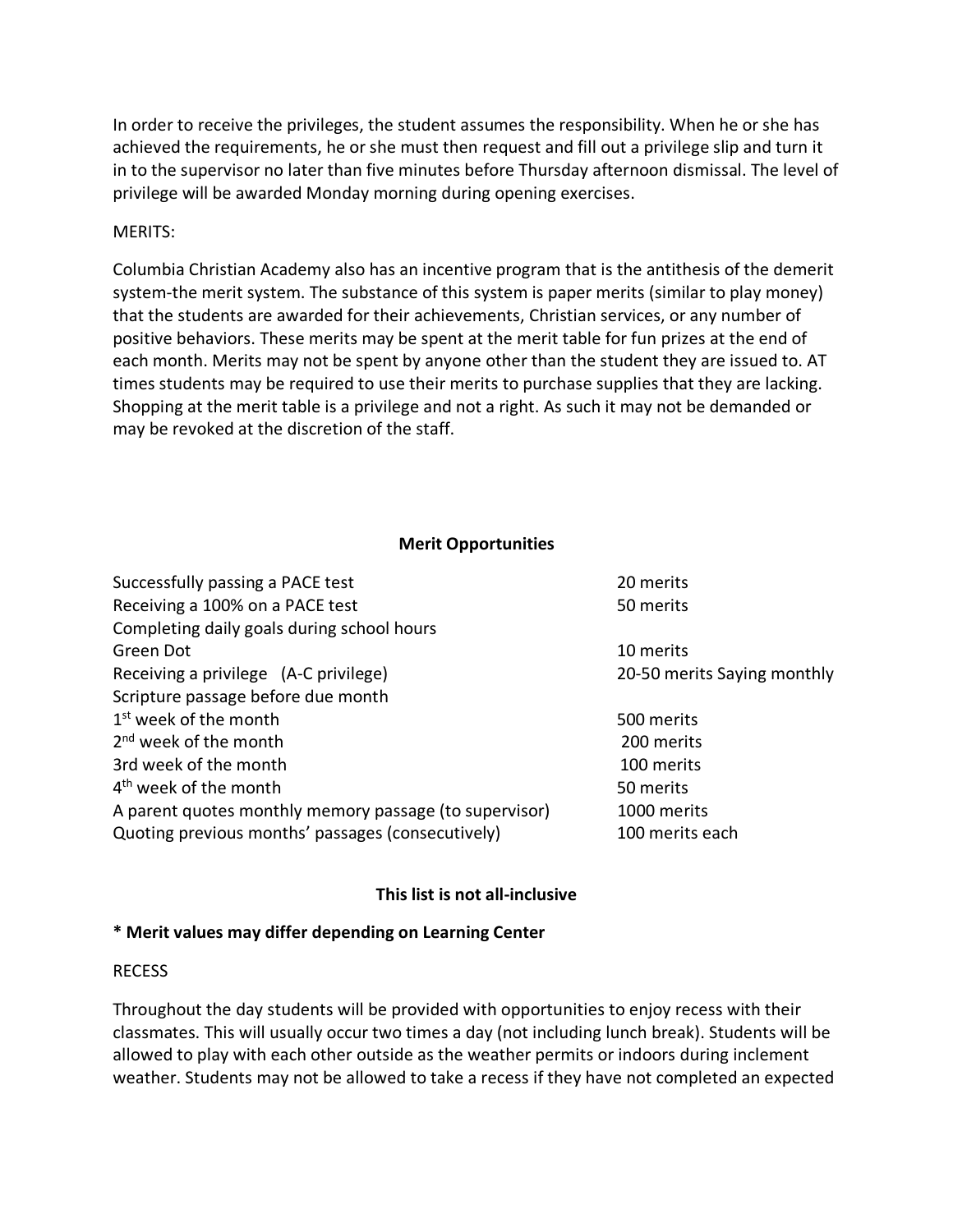amount of work established by the supervisor. Recess times may also be revoked for disciplinary purposes.

FIELD TRIP:

Field trips will be offered periodically throughout the year. This is to provide incentive for students to put forth their best efforts. All field trips will be conducted at cost to the student. Although it is for enjoyment, at certain times students may be asked to write a report, take notes, or complete a test upon returning to the Learning Center. All field trips are conducted under the supervision of adults. Parents are encouraged to chaperone these trips. Field trips are a privilege and not a right. As such it may not be demanded or may be revoked at the discretion of the staff.

## **DISCIPLINE**

This school is not a corrective institution to reform children. Students have not been accepted at this school with this thought in mind. *New students are admitted on a six-week probation.* They should conduct themselves in a manner becoming a Christian at all times. Griping will not be tolerated! If a student returns home complaining about any rule or incident, parents are asked to follow this procedure:

1. Give the staff the benefit of the doubt.

2. Realize that a child's report may not include all the information due to emotional involvement.

3. Realize the school has reasons for all rules and they are enforced without partiality.

4. Support the school and call immediately asking for the facts. Please do not let an issue ride for extended periods of time. Take care of it promptly.

If a child's attitude shall not be in accord with school policies or principles, the parents will be called for a conference and the child placed on a two-week probation. If a satisfactory change in attitude has not occurred within two weeks, parents will be asked to withdraw the child.

Students who are of high school age must be very careful of their testimony before younger children. Each student must live a Christ-centered life, abstaining from such things as were mentioned in the Standard of Conduct section. We believe all students should be taught to "walk honorably before all men." Any disciplinary action that becomes necessary is firmly carried out, tempered with good judgment and understanding, with a genuine regard for the student. Students are reminded that the Lord Jesus Christ expects us to be disciplined in all areas of our life: Col. 3:20, "Children, obey your parents in all things: for this is well pleasing until the Lord." Romans 13:1, "Let every soul be subject unto the higher powers…" and Hebrews 13:7, "Obey them that have rule over you, and submit yourselves…."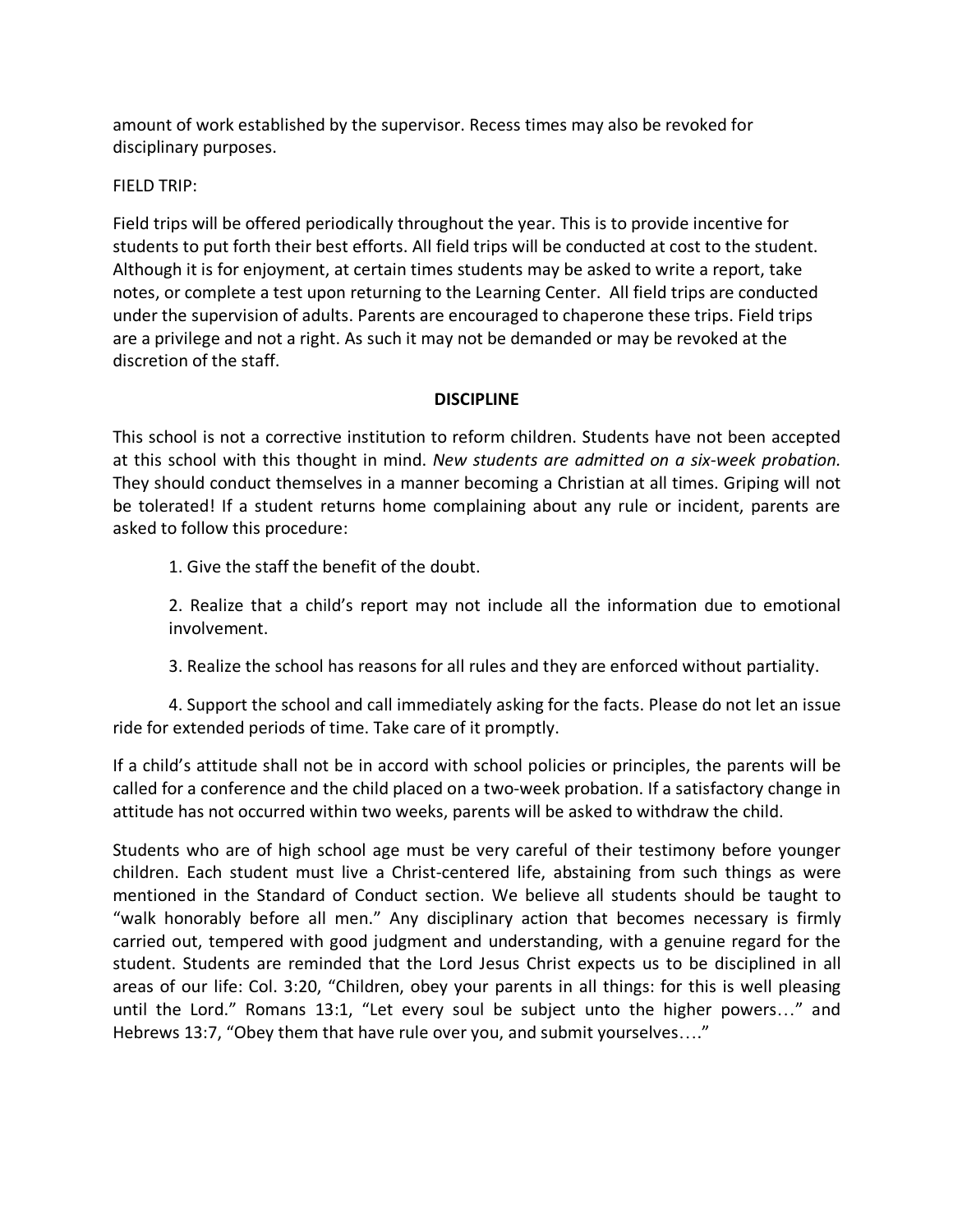# DEMERITS:

The basic rule is this: "DO right, do not disturb." Demerits are given for any type of disturbance or broken rule. Three or more demerits in one day will result in the detention as follows:

## **3=20 minutes 4=30 minutes 5=45 minutes 6=1 hour**

# DETENTIONS:

If a student is to receive a detention, a Corrective Action Notice will be sent home to be signed by the parent and returned the following morning. Detentions will be served during the school hours of the day determined by the detention supervisor. If a student returns his Corrective Action Notice without parent signature or does not return his Corrective Action Notice the next day, the following will occur: two demerits will be issues and the student will still be required to serve his detention at the appointed time. The student must still obtain his parents signature on the Corrective Action Notice. *If a student should accumulate three hours of detention in one week, he is automatically placed on probation.* Probation will last five school days from the day preceding the issuance of the detention equaling the third hour. If any detentions are earned during the probation period it will result in suspension, or expulsion at the discretion of the school administration. Demerits are an indication that a student may need direction in the development of his or her character. Conferences with the supervisor, principal, and parent are sometimes necessary to assure his or her growth. Any staff member of Columbia Christian Academy may issue demerits and detentions.

## SUSPENSION:

In the event that demerits and detentions do not deter a student's inappropriate behavior, suspension may be employed. Students deserving a suspension usually exhibit the characteristics of what the Bible calls a scorner. A scorner is someone who holds something in contempt or disdain.

There are two types of suspension: in-school suspension and out of school suspension. In school suspension will result in the revocation of all privileges from a student. They will be isolated from activities with other students and be unable to participate in extra-curricular activities. Out of school suspension will result in a period of time, during which the suspended student will not be allowed to attend school. This, however, will not be a vacation time. The student will be assigned numerous pages of homework as well as extra reports that must be accomplished before returning to school. If these assignments are not completed the principal may take further steps with the student. The principal, administrator, or Learning Center Supervisor may issue suspensions.

# EXPULSION:

Expulsion is the final resort of Columbia Christian Academy. Expulsion is the termination of the academic relationship between a student and Columbia Christian Academy. It will only be employed when a student has consistently exhibited an unwillingness to cooperate in their spiritual, character, and academic training at Columbia Christian Academy or when a student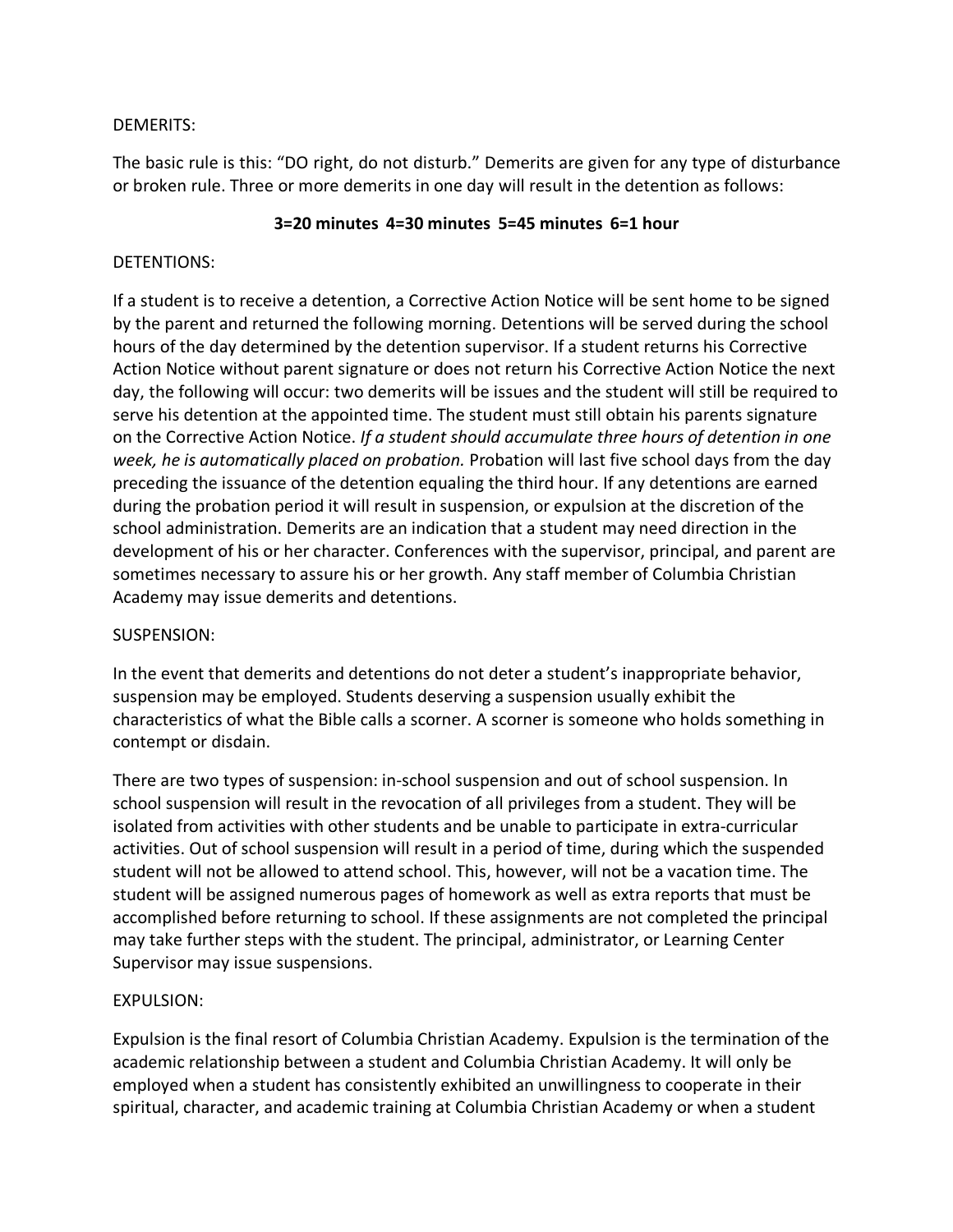has committed an act that endangers the spiritual environment that Columbia Christian Academy must maintain, in order to achieve its mission and purpose. Biblical counseling and much prayer will always accompany any expulsions at Columbia Christian Academy. The ultimate goal in dealing with the student is restoration. If genuine repentance is exhibited in later years, the student may be allowed to re-apply to Columbia Christian Academy. Each case will be examined individually.

#### **APPEARANCE**

Appearance policies at Columbia Christian Academy are developed and based off of the Biblical principles of design and inward beauty vs. outward beauty. Columbia Christian Academy continually implements teachings on design through devotions, chapel, counseling, and even the academic curriculum. All students are taught that God created the universe with a perfect design and that it did not occur by random chance and selection as propagated by the false teachings of evolution. Not only did God create the universe with a design, but he also created each person with an individual design developed in eternity.

God very carefully designed each student in every detail including eye color, skin color, hair color, gender, size, and everything about them. He also keeps track of each individual to the extent of knowing the number of hairs on their head (Luke 12:7). Columbia Christian Academy appearance standards are intended to reinforce the teachings of design.

#### GENERAL APPEARANCE STANDARDS:

Columbia Christian Academy students are expected to maintain a clean, neat appearance. Students may wear minimal jewelry such as watches, class rings or special purity rings given to them by their parents.

Ladies only may wear one earring per lobe. Girls' hair should be clean and well maintained. Girls only may wear a moderate amount of foundation, blush and mascara.

Boys must have a *conservative hair cut (as defined by the administration),* must be off the collar and ears, and combed away from the eyebrows. Sideburns are to be no longer than ear opening. Boys' hair must be cleaned and well maintained. Boys cannot have ponytails, man buns, dreds or hair put up in anyway or fashion. Boys may not wear earrings.

Students not in conformity with these guidelines will be required to comply with them or may be refused admittance to the school until they are in compliance with them.

#### DRESS CODE:

Advantages of wearing uniform type standard are that they contribute to higher academics because students have less concern for their dress, they eliminate competition in dress, and peer pressure is minimized. *All clothing must be neat, clean, and in good repair.* With the exception of gym uniform all shirts must be tucked in. Students may wear their jackets in the Learning Center if they are one solid color and have no hood. A small name brand logo on the right side of the jacket is permitted, other than the jacket's logo there should be no other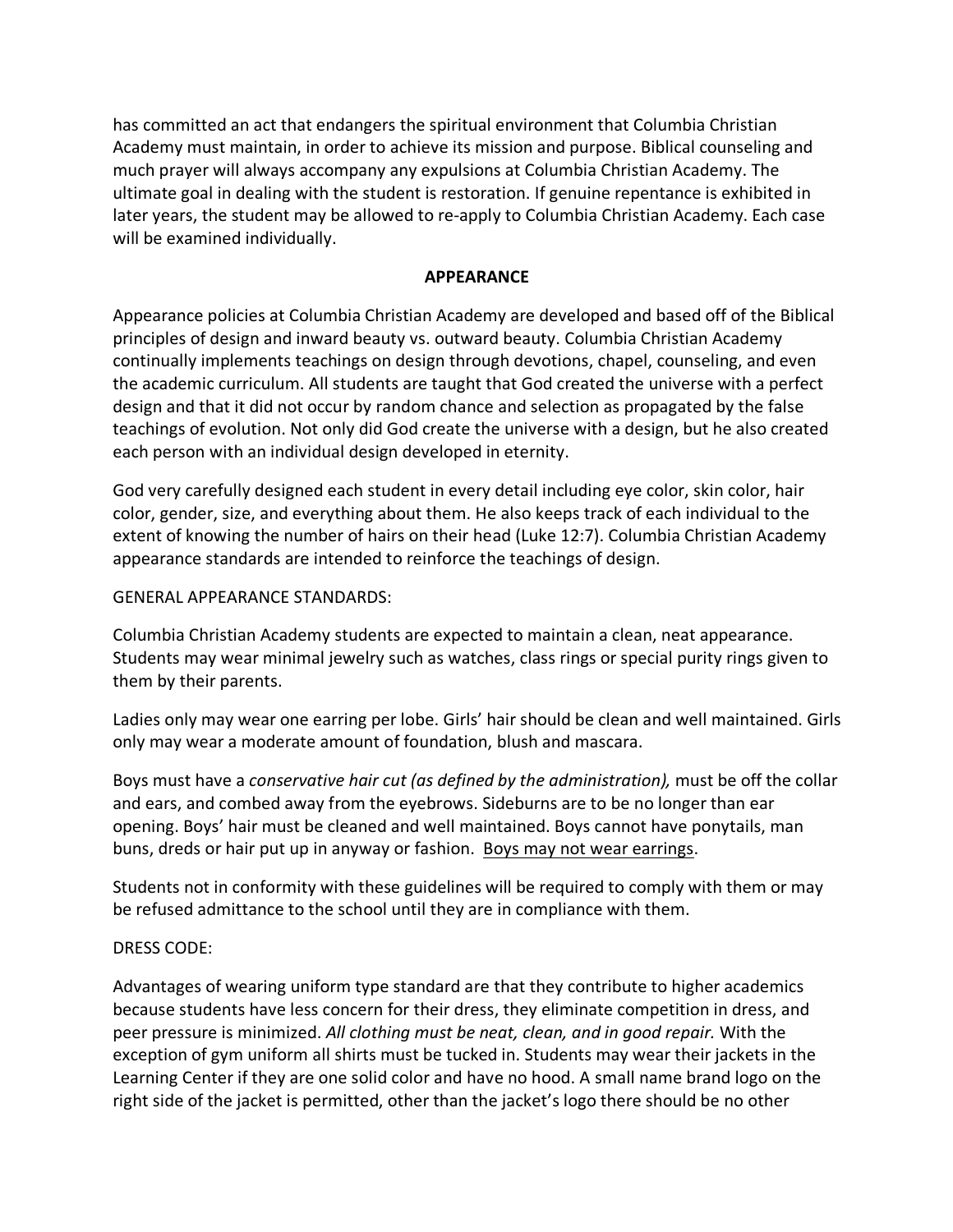design or words on the jacket. Students are not allowed to wear Hoodies in the Learning Center.

**Girls:** Girls are required to wear khaki; navy blue or black skirts with a 2 or 3 button, solid color polo shirt with collar (short or long sleeve). No skirts with long slits or that are revealing in anyway including too tight or too short are to be worn at any time. *Skirt length must be at the bottom of the knee and must touch the floor when the student kneels.* Dress shoes of a moderate style is to be worn in class. During the winter Ugg style boots, that are a neutral color, may be worn. For P.E. knee length, loose fitting shorts, culottes or athletic pants may be worn with the school PE gym shirt, socks and athletic shoes.

**Boys:** Boys are required to wear khaki, navy blue or black style dress or Docker style or cargo pants with a 2 or 3 button, solid color polo shirt with collar (short or long sleeve). Socks and dress shoes or loafers must be worn as well as a belt with all pants that have loops for a belt. For P/E/ knee length shorts or full-length athletic pants may be worn with school PE gym shirt, socks and athletic shoes.

#### **PROCEDURES**

#### ABSENCES:

A written excuse signed by a parent or guardian must be presented to the supervisor when a student returns to school after a one-day absence. If an absence is foreseeable a note should be sent in advance. Doctor, dental, music and other appointments are to be scheduled after school hours whenever possible.

If a student is absent without a medical (verifiable medical condition that causes the student to miss school sporadically or long term) or personal emergency excuse for more than 25 days they will be considered voluntarily withdrawn and will need to repeat the enrollment procedures and fees.

If the student exceeds the number of absences (25 days), then the student will be forced to withdraw. Exceptions to this are: absences related to extended sickness (with a doctor's excuse), and family situations requiring absences from school.

If a student will not be in attendance to school that day then a parent must call by 9:00 a.m. or send a note in with a sibling describing the necessity of the absence.

*A student is considered tardy if he/she is not in the Learning Center at their desk by the time school starts 8:30*. If a student is tardy he/she will be issued a demerit. *For every three tardies or early dismissals, a student is charged with one day of absence*. Continued tardiness will necessitate a conference with parent and principal, possibly leading to revocation of student privileges, and/or suspension.

ARRIVAL POLICY: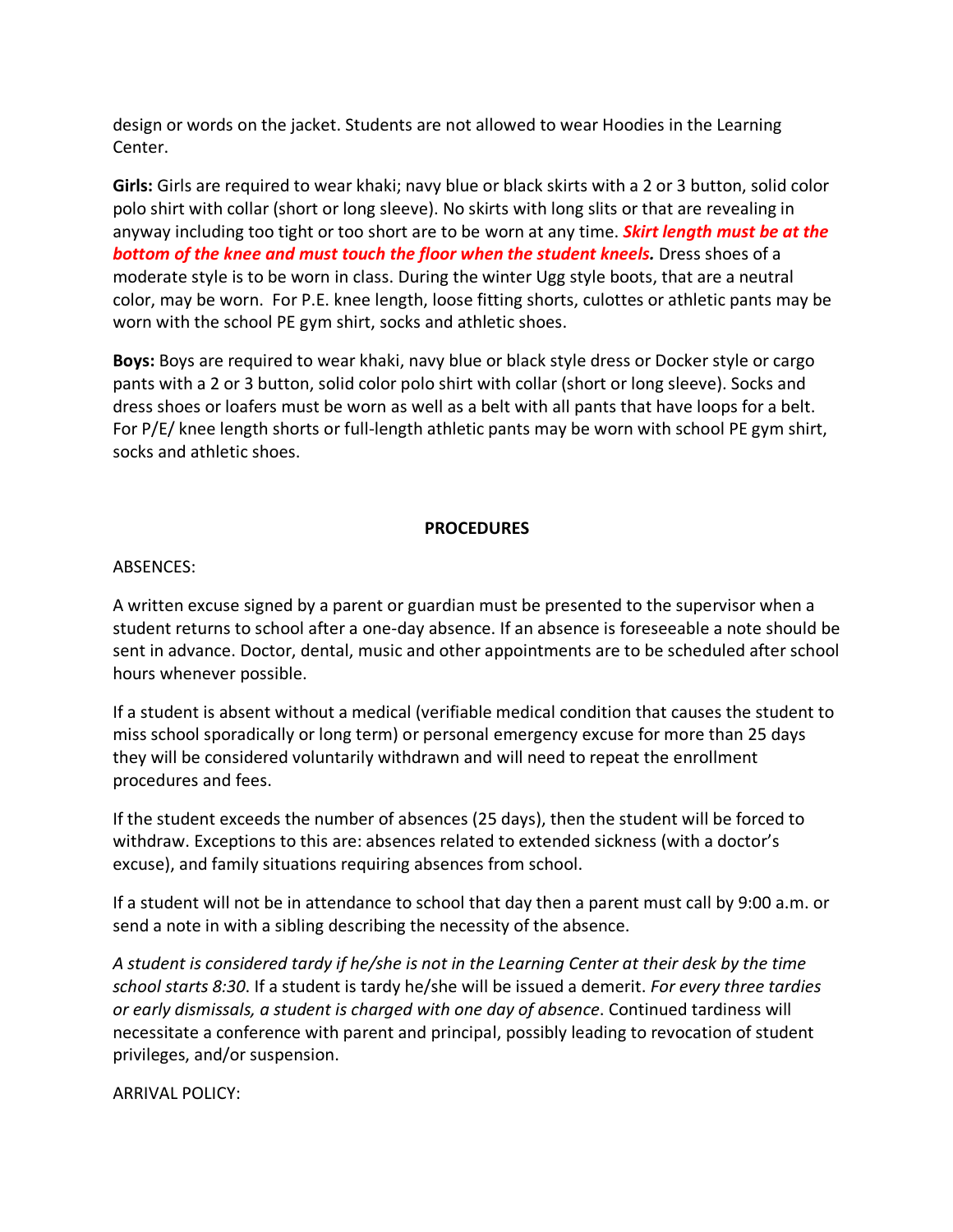Student must not enter school before 8:00 a.m. in the morning, except for an early bus or permission from the Learning Center Supervisor. Students may not enter the Learning Center when supervisor is not present. Students will congregate in the cafeteria with supervision until the Learning Centers are open.

#### DISMISSAL POLICY:

Students will be dismissed in prayer at 2:30 p.m. each afternoon. Students may leave when their ride arrives. Immediately after the dismissal prayer students go to a designated pick up area in the lower entrance hall. Students will not be allowed to leave with anyone who is not on their approved pick-up list without a telephone call from their parents giving them permission.

#### CHRISTIAN EXERCISES:

Each morning we open our school with emphasis on the greatness of our country and Lord with the pledges to the Christian and American flags as well as the pledge to the Bible. We are not ashamed to be patriotic, and teach about self-discipline, respect for authority, obedience to the law, and love for our country.

Following the pledges, we have a time of devotions from the Word of God. During this time verses from the Bible are explained in such a manner that the principles of life are brought forth for everyday living.

#### CHAPEL SERVICES:

Every week a chapel service is held where the children sing and praise God for His goodness. Testimonies are taken to uplift and encourage all. A time of preaching is included in the chapel service. Following the preaching there will be a time of prayer ad allowing the Word to sink into students' souls so that their lives will be enriched for the work of the Lord.

#### **LEARNING CENTER RULES**

#### GENERAL:

A student is not permitted to communicate or be out of his office without permission. He is not allowed to turn around in his office. He must not tip his chair back or stretch out his arms over the back of his head. Only related activity in relationship to his daily PACE work is allowed in the office, unless privileges have been earned. When the students desire to have the supervisor guide him in academic matters, he or she should raise their Christian flag. When the student needs to score he or she should use their American flag. The academic procedures and policies are found in the ACE Procedures Manuel. Interpretation and implementation of these guidelines are at the discretion of the principal in keeping with service contract agreement that is held between ACE and Columbia Christian Academy.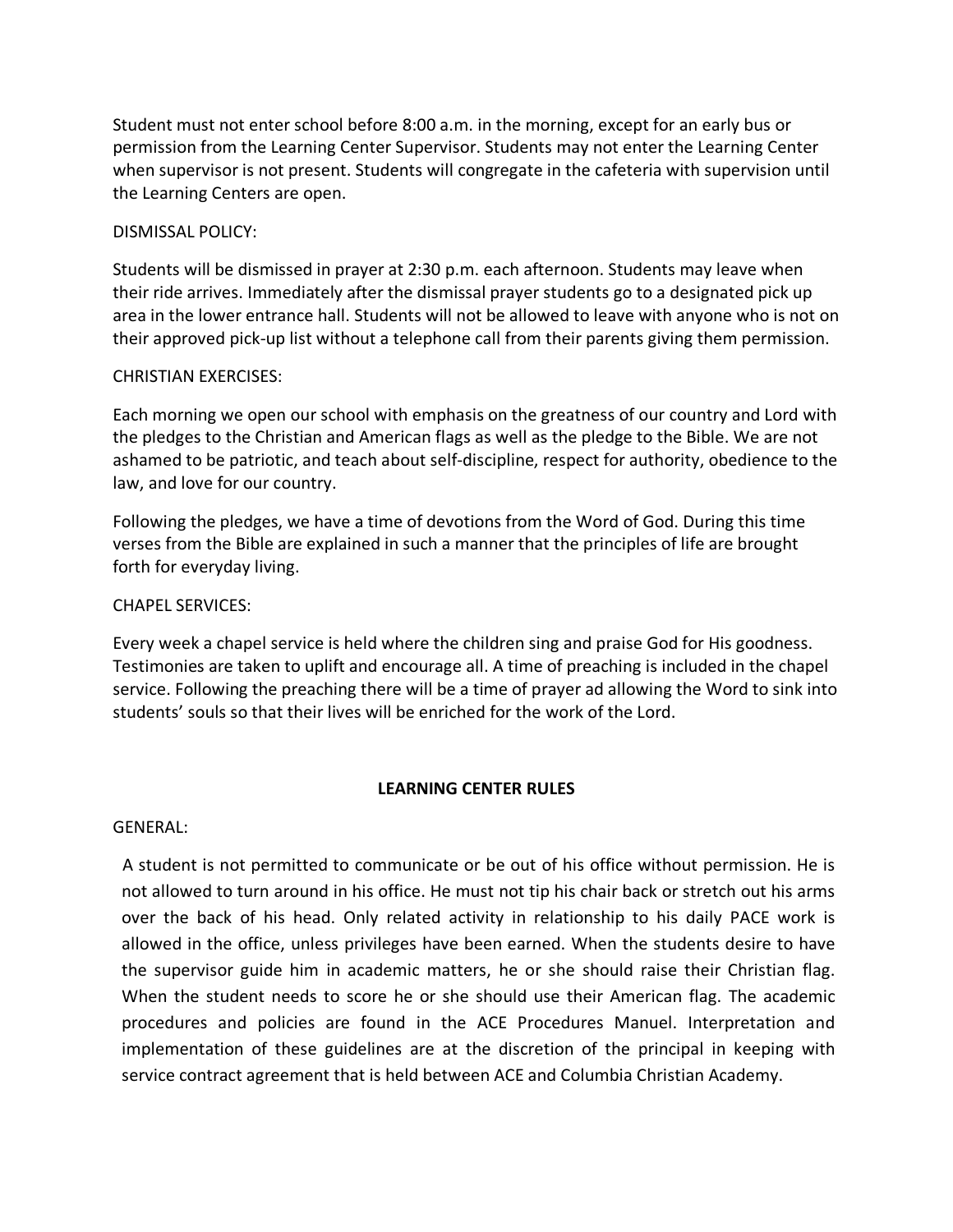## STUDENT OFFICES:

Offices are assigned and changed only by the supervisor. Each student is to care for his or her own office. Anything containing pictures or graphics or that is not directly related to academics must be approved by the supervisor to be kept in the office.

All electrical outlets are for school equipment only.

It is the student's responsibility to keep the goal card up to date, only pens may be used in setting goals. The goal card must be kept in the upper right-hand corner of bulletin board. Each student is issued a Christian flag, an American flag, and a flag holder. Replacement flags will cost \$1.00 a piece. Replacement holders will cost \$2.oo piece. Only 'positive,' approved items are allowed on student's office. This includes all notebooks, pens, pencils, lunch buckets, etc. containing graphics or slogans on them. All pictures must be approved before the student hangs them in the office. Building character must be done with positive reinforcement at all times.

## RESTROOM USE PROCEDURES:

Restroom should be used at break times. During break times bathrooms should not be used as a meeting room for private discussion out of ear-range of everyone else. *Using them as such will earn each student involved one demerit*. Student will not be allow to use the restroom 15 minutes prior to or after a break time.

## SCORING STATION:

Score keys must be handled carefully at all times.

Only red pens are used at the scoring tables.

Score Key answers are for scoring work only. Students go back to their office and find the correct answer in the PACE. Wrong answers are corrected in pencil at office. Student requests a rescore check on any pages needed to be rescored (by raising their American flag). Rescored and circle the red "X" when the answer is correct.

## SCORING VIOLATIONS:

Students at Columbia Christian Academy learn responsibility and practice integrity by scoring their own PACE work. Honesty in scoring is imperative. A scoring violation is an act of dishonesty by indicating accuracy of work, when in actuality it is incorrect. Scoring violations are considered, cheating and lying, regardless of the excuse. As such, they are considered sins. One demerit will be issued for every three scoring violations discovered in a PACE. When more than fifteen scoring violations are discovered in a PACE at one time, the PACE will be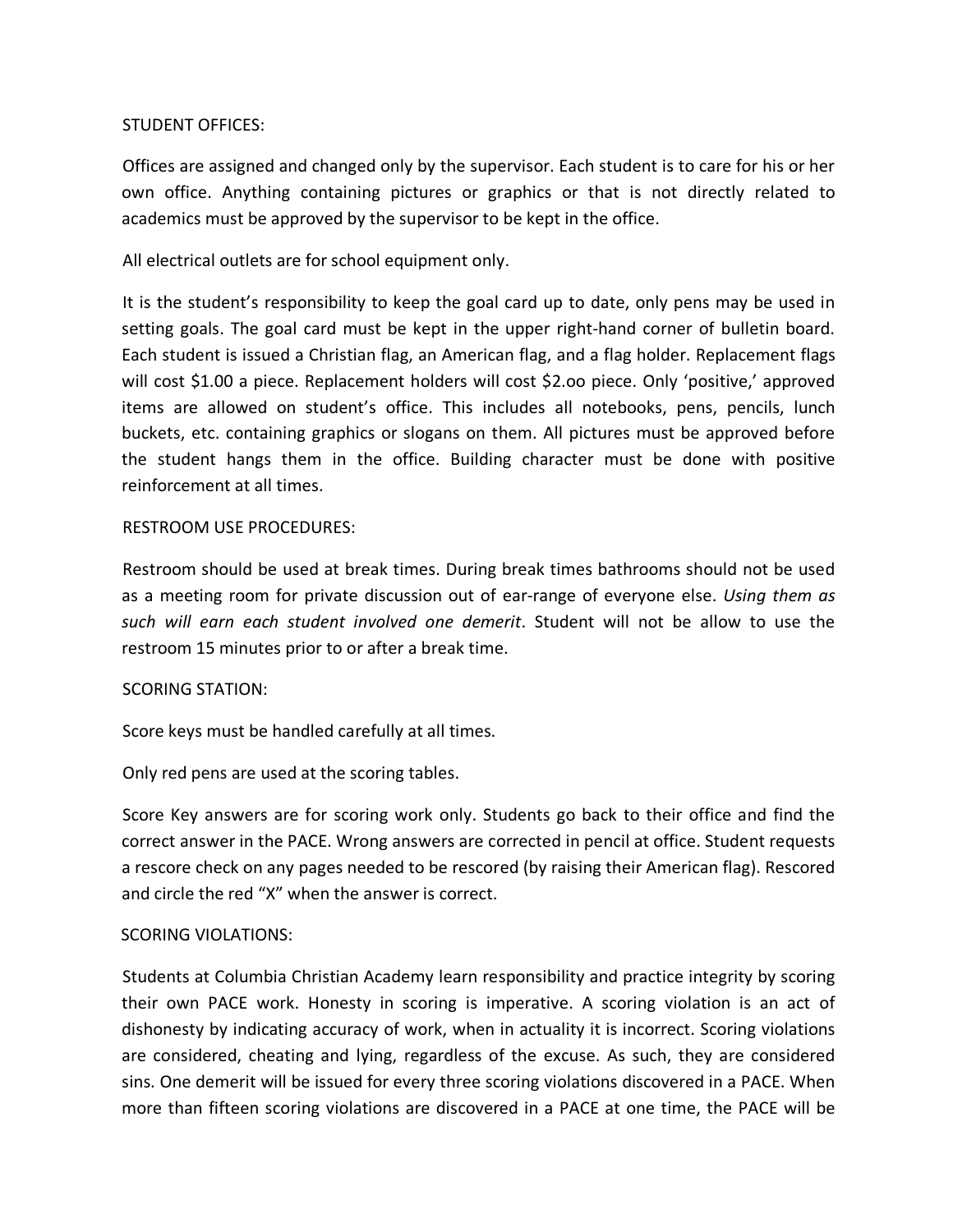reissued as a Repeat PACE at the cost of \$4.00 to the student and he/she will need to begin the PACE at page one. If a student has repeated scoring violations, the student will be suspended.

## LUNCH PROCEDURES:

Students eat only at the assigned area and when they finish they are to place any waste in trash containers and clean off the table. Once this is completed, they may go to the recreation area after receiving permission to be dismissed. *There will be no snacks or sodas sold at Columbia Christian Academy. Please plan accordingly and provide your student a healthy lunch every day.*

## FIRE DRILLS:

Fire drills will be held at regular intervals through the school year. At the signal, all students are to stand and exit out of the building at the nearest exit in an orderly manner to the church building. Once attendance has been taken, they may return to the Learning Center in the same orderly manner. Students must walk in line. They are expected to refrain from talking, pushing, or running. Each supervisor will be with his or her group. Fire drills are an important part of our safety evacuation plan; therefore, students who cannot follow the rules of walking in an orderly manner will receive a one to three day suspension.

#### **ACADEMICS**

#### DAILY GOALS:

Daily goals are essential to the accomplishment of the year's work. 12 completed PACEs in each subject is one full year's worth of work. It must be realized that absences will hinder the accomplishment of essential goals.

## STUDENT ACADEMIC RESPONSIBILITY:

It is the student's responsibility to learn. Supervisors and monitors motivate ad guide in the process of learning, but cannot learn for the student. Students must accomplish their own goals under the leadership of the supervisor and monitors.

#### ACADEMIC OBJECTIVES:

The ultimate objective of the academics is not to simply pass tests. Columbia Christian Academy requires mastery of material. Students must meet a minimal grade requirement or they will be required to retake the material before being allowed to proceed to the next unit.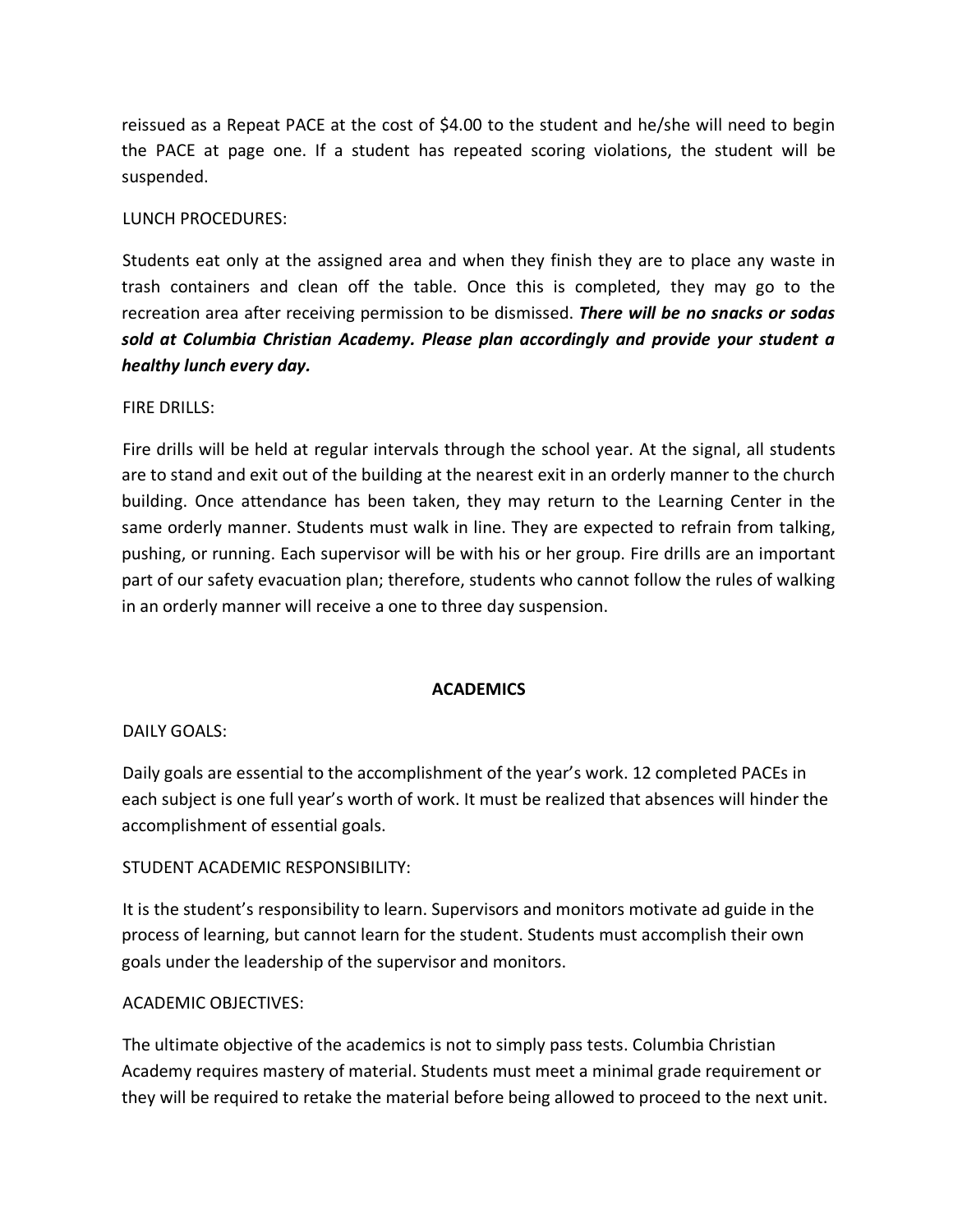# SCRIPTURE MEMORY:

A monthly Scripture passage is required to be quoted by each student every school month. ABC's students are assigned verses taken from the monthly passage. All other students will need to quote/memorize the entire monthly passage. A student should raise his flag when he is ready for a staff member to listen to him or her recite the monthly Scripture passage.

# PACEs:

To guard academic integrity, PACEs cannot be owned. They are the property of Columbia Christian Academy. PACEs do not become your property. PACEs are for individual use only. They are not to be shared by other students.

After a PACE is complete and turned in to the supervisor, the student waits until the next morning to take his or her final test. He or she will wait an additional day before he or she receives their new PACE.

Failed PACE test will accrue a fee of \$4.00 for a new PACE. Parents will receive noticed of failed test and fee amount and payment is due with the next tuition payment. Additionally, if a student must replace a PACE because of excess scoring violations there will be a \$4.00 charge for a new replacement PACE.

All the work done in the PACE is done in pencil.

Calculators are permitted beginning with PACE 1075 in Math and 1097 in Science.

## GOAL CHART:

The student should keep his or her Goal Chart posted on the bulletin board at his office. They should set exact page numbers of the work for the day total to the amount of pages assigned them by their supervisor. When a goal has been scored and corrected, they should cross off the goal and set a new one for the next day. Students will receive demerits for any goal violations.

## PACE TESTS:

A minimum of 80% is required for a student to pass their PACE test and move on to the next PACE.

# REPEATED PACEs:

If a student receives a grade lower then the minimum required, the supervisor will issue/order a repeat PACE and the parents will be charged \$4.00 per PACE.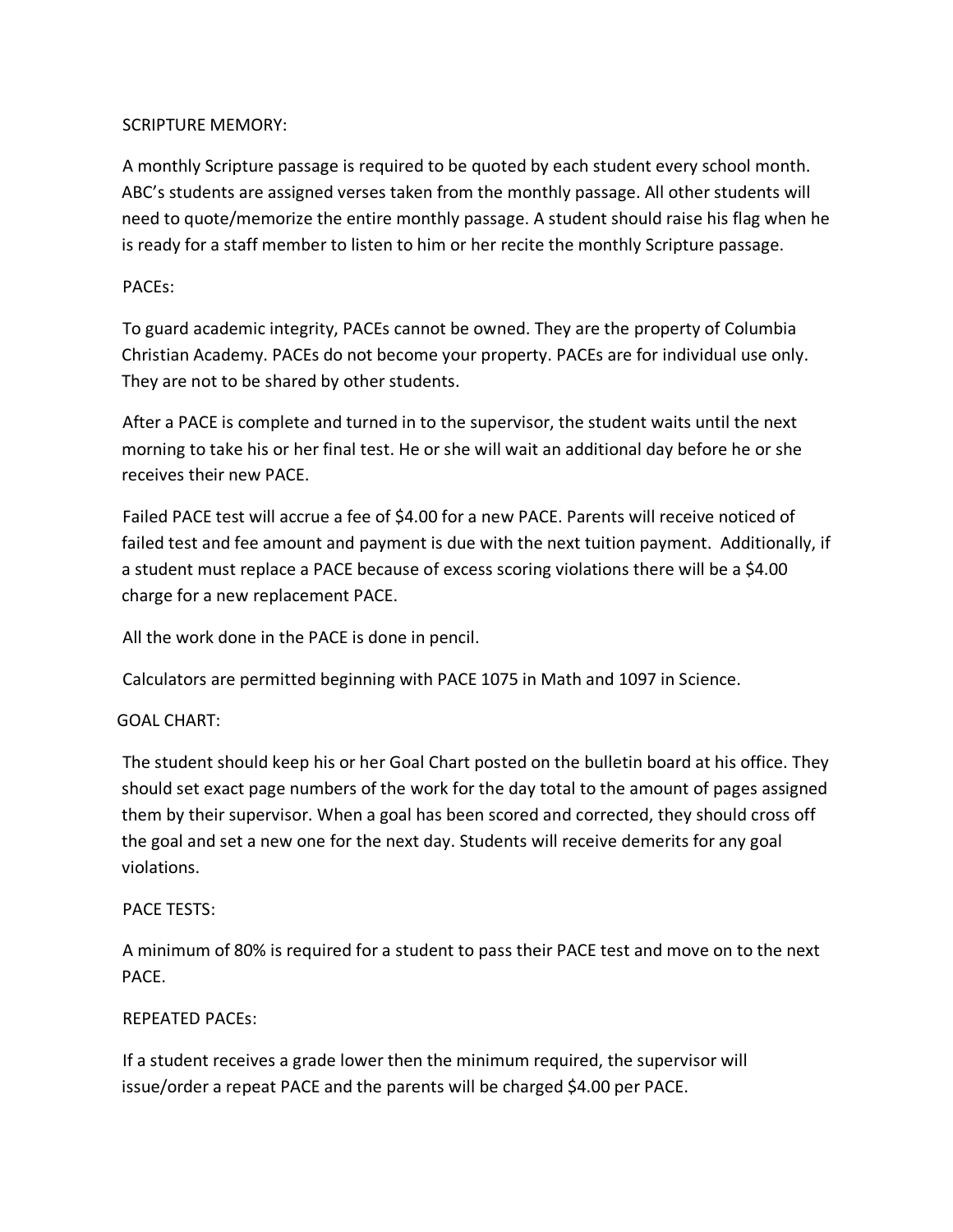HOMEWORK: the responsibility for scholastic achievement is placed on students. The goal set by the student and reviewed by the supervisor are no more than the student is capable of completing during the day. However, circumstances may make homework a necessity. Should the student not meet the goals for that day, he/she will be required, at the discretion of the supervisor, to complete the work at home. Should the student have homework, a slip giving the pages to be completed or a stamp placed on the last page of homework in each PACE will be sent home. This slip or stamp is to be signed by the parent and returned the following day. If the student forgets the slip or signature, one demerit will be issued. In the event the student does not finish his/her homework a note written by the parent providing the reason(s) will be necessary for that homework to be excused.

Procedure for incomplete homework is as follows:

1. After two days of repeated incomplete homework your child is given a verbal warning.

2. After three days of repeated incomplete homework (within a two-week period) your child will receive a detention and a homework notice is sent home to the parent. The notice must be signed and returned to school. **3.** After

the detention, if your child has another incomplete homework (within a two-week period) he/she will be suspended for a day. During their suspension he/she is required to complete all their homework. 4. If your child has

had three one-day suspensions for repeated incomplete homework they will be suspended for 3 days. If repeated incomplete homework continues the student will be suspended for 4 days. The student of the student of the student of the student of the student of the student of the student of the student of the student of the student of the student of the student of the student of the student of the st

continues this behavior he/she will be expelled from school.

6. Columbia Christian Academy will reset the days of suspension mid-year.

# CONGRATULATION'S SLIPS:

Every time a student completes a final PACE test with a score of 80% or more, he/she is given a Congratulation Slip, which he/she takes home to inform his/her parents of his/her achievement. Parents have an excellent opportunity to encourage and compliment the student at this time, building confidence and accomplishment in the child.

PROGRESS REPORTS: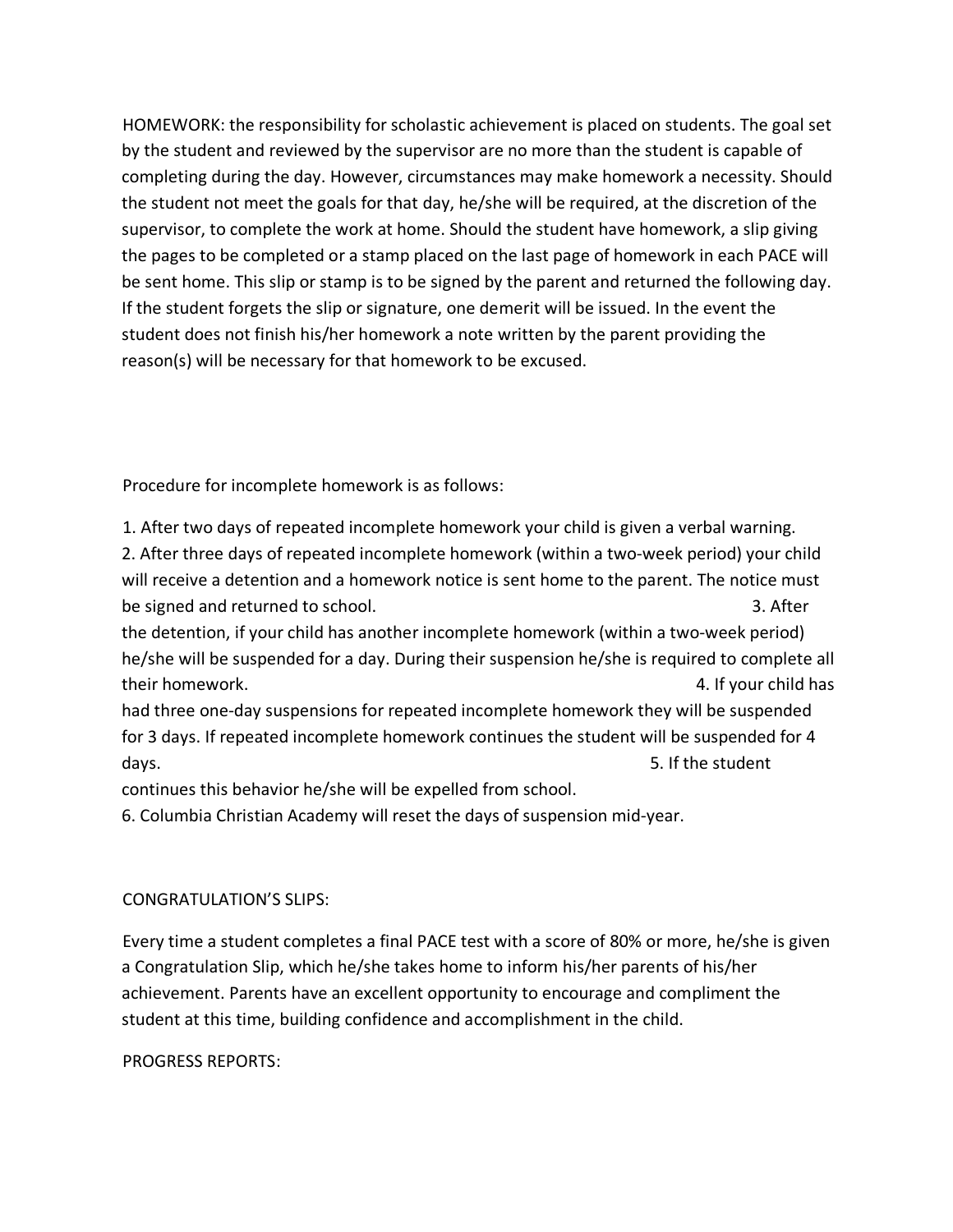The grading system at this school is designed to give an accurate report of the student's progress. The Progress Reports are given to the students to present to their parents at the end of the quarter. This is to be signed by the parent and returned to school promptly. *The fourth quarter Progress Report will not be issued until the student's school bill for that year is paid in full.* 

#### GRADUATION REQUIREMENTS:

Each high school level course that consists of 12 PACEs earns the student one credit. Courses that consist of 6 PACES earn the student  $\frac{1}{2}$  credit. College Preparatory students must receive a minimum of 25 credits and those taking the General Course of study need 23 credits to graduate. Those pursuing the Honors Course of Study must complete 27 credits and attain a 94% average. They should demonstrate the ability to communicate effectively in written and oral presentations.

Every student should strive to complete a course of study, which prepares him/her for college or good employment after graduation from high school. However, when age, aptitude, and skills indicate a student cannot complete an honor's, college preparatory, or general course of study, that student can be prescribed a vocational preparatory course of study. The vocational concept is that one credit is earned for every 12 PACEs completed in a subject until the student completes the 22 credits required for graduation. He/She should complete at least through PACE 1096 in each subject. *The student will be given a "Vocational Preparatory" diploma.* This should occur very rarely.

Before the student begins high school work a conference will be held with the student, parents and supervisor to determine which course of study will be pursued and an Academic Projection toward graduation will be completed. All academic projects for students of Columbia Christian Academy will include the following Bible courses that will need to need to be finished as part of the Columbia Christian Academy specific graduation requirements in addition to all other required credits in their course of study:

1. New Testament Survey 2. Life of Christ or Old Testament Survey

Exception to this requirement is at the discretion of the supervisor.

#### RECORD RELEASE POLICY:

Accurate and thorough academic records are maintained by Columbia Christian Academy. Private records are maintained with confidentiality. Except for Progress Reports, no academic records will be released to any individuals. We will release records to schools requesting